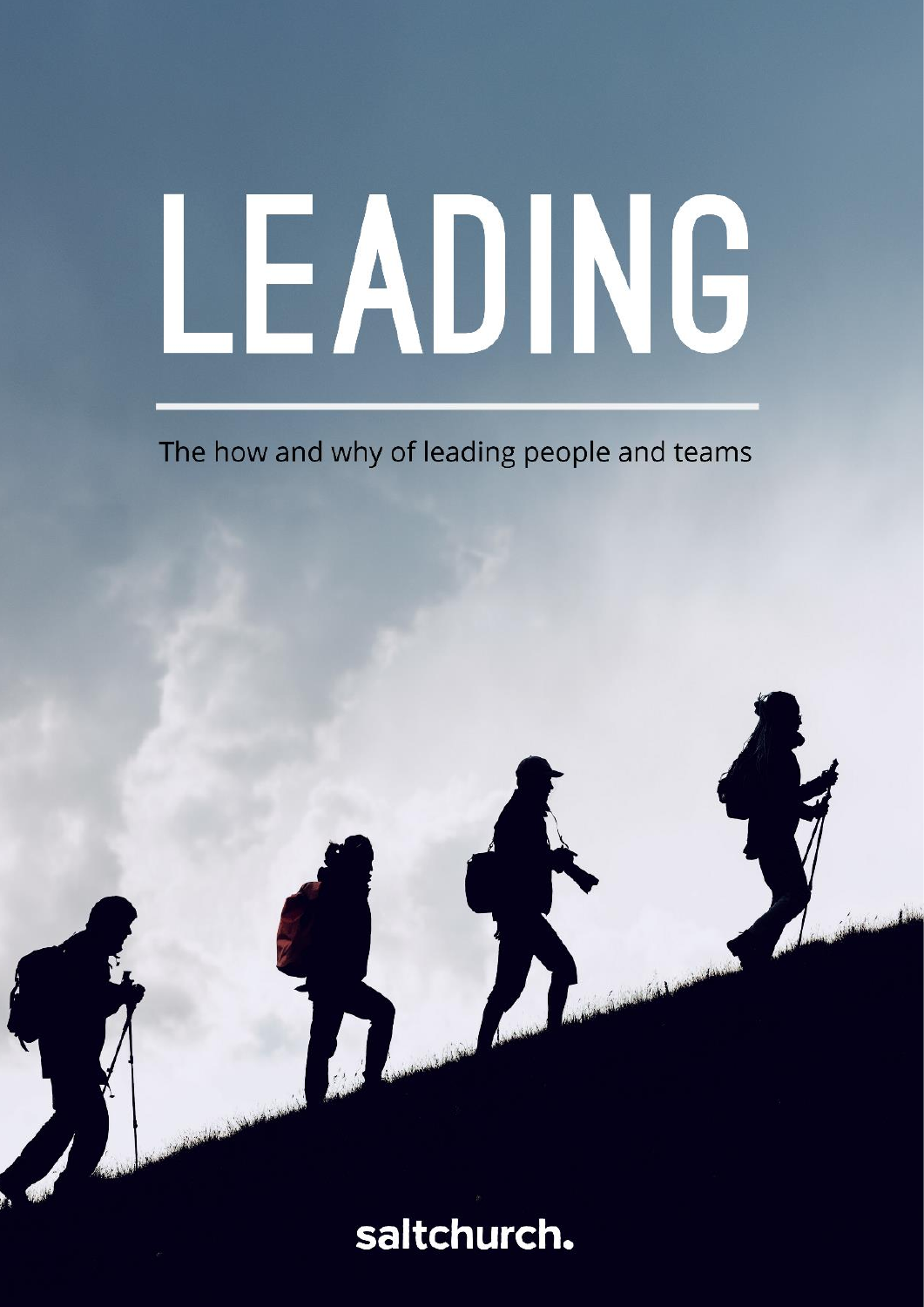## **CONTENTS**

|    | 0. What is This Booklet?      | Page 03 |
|----|-------------------------------|---------|
| 1. | <b>Character Matters Most</b> | Page 04 |
| 2. | <b>Leading is Loving</b>      | Page 07 |
| 3. | <b>Meetings</b>               | Page 10 |
| 4. | Recruiting                    | Page 14 |
| 5. | Delegating                    | Page 18 |
| 6. | Feedback                      | Page 23 |
| 7. | <b>A Growing Team</b>         | Page 28 |
| 8. | Safe Ministry                 | Page 32 |
| 9. | <b>More Resources</b>         | Page 36 |

For stacks more articles and videos to help you grow as a leader, check out: [www.saltchurch.info/resources/leading](http://www.saltchurch.info/resources/leading)

Or go to: Salt Church Website → Resources → Leading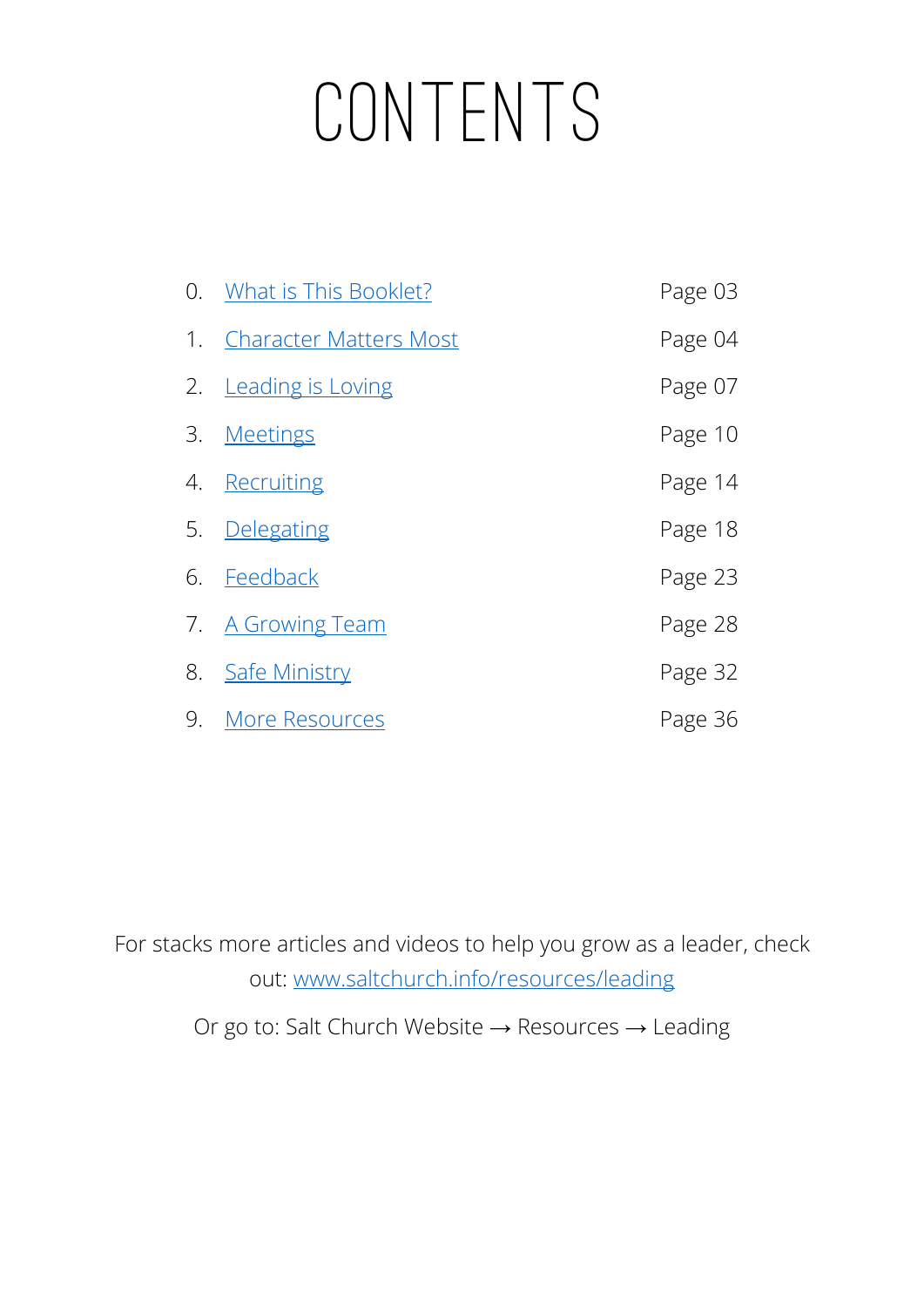## <span id="page-2-0"></span>WHAT IS THIS BOOKLET?

This booklet shows you *how* and *why* to serve, and to lead teams, at Salt Church. You can work through it or flick to chapters that interest you. 'Safe Ministry Tips' are scattered throughout to help you lead vulnerable people, as we want to show extra care to the vulnerable among us.

Each chapter ends with questions to discuss and apply – when you hammer a nail into wood you tap first to get the nail straight, then hit hard to knock it firmly into place; reading this booklet is like the taps; discussing and applying it is like knocking it firmly into place.

#### The Workers Don't Match the Harvest

In Matt 9:36-38, Jesus is on a preaching circuit of Israel, when he pauses:

*When he saw the crowds, he had compassion on them, because they were harassed and helpless, like sheep without a shepherd. Then he said to his disciples, "The harvest is plentiful but the workers are few. Ask the Lord of the harvest, therefore, to send out workers into his harvest field"*

2000 years later, things haven't changed much. There's a huge harvest – of *new* believers trusting Jesus for the 1 st time, and *lifelong* believers growing – and the workers are still few. The workers don't match the harvest.

In our part of the harvest field at Salt, there's already 50+ ways you can serve, and that number is rising as God answers our prayers for a flood of lifelong disciples of Jesus across the Illawarra and beyond.

It's a common myth that as a church grows in size there's less to do, and not everyone needs to be involved. In reality, there's more to do! It's just harder to see. Salt is not like a bus, where the driver does the work and the passengers come for the ride. It's more like a row boat, where a few people steer but we only go forward if we all put our paddles in and row.

Salt needs more workers, more servants, and especially more *leaders* who will make the extra sacrifices needed to lead, to see more harvest come in. So, as you work through this booklet, ask the Lord of the Harvest to raise up more workers – and ask Him to help *you* be the *answer* to that prayer.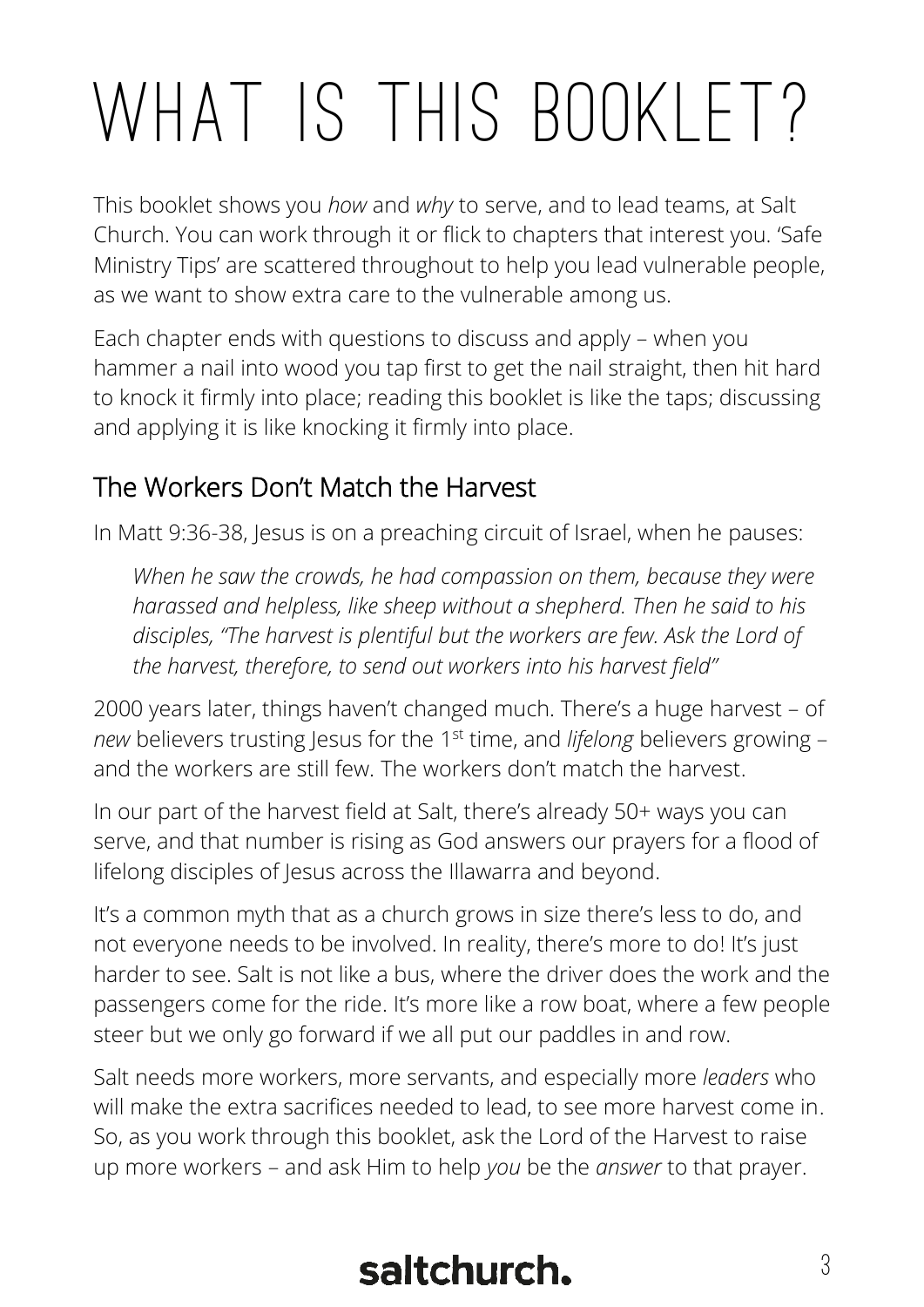<span id="page-3-0"></span>

## Being and Doing

When Titus needs to choose pastors for the churches he oversees, Paul gives him a list of qualifications.

*An elder must be blameless, faithful to his wife, having faithful children who are not open to the charge of being wild and disobedient. Since an overseer manages God's household, he must be blameless – not overbearing, not quick-tempered, not given to drunkenness, not violent, not pursuing dishonest gain.* 

*Rather, he must be hospitable, one who loves what is good, who is selfcontrolled, upright, holy and disciplined. He must hold firmly to the trustworthy message as it has been taught, so that he can encourage others by sound doctrine and refute those who oppose it. (Titus 1:6-9)*

As you scan that list, what does a pastor need to *do*? 2 things: teach and manage a household. Those are crucial things! Lives are transformed as a pastor manages God's household / the Church, and teaches the truth.

Now what does a pastor need to *be*? 14 things! 14 ways our character is to be like the God we love and trust.

As you scan the list, how different is it to your average job description on seek.com? For most jobs, qualifications are about competence, what you *do*. But almost all of God's qualifications are about character, who you *are*.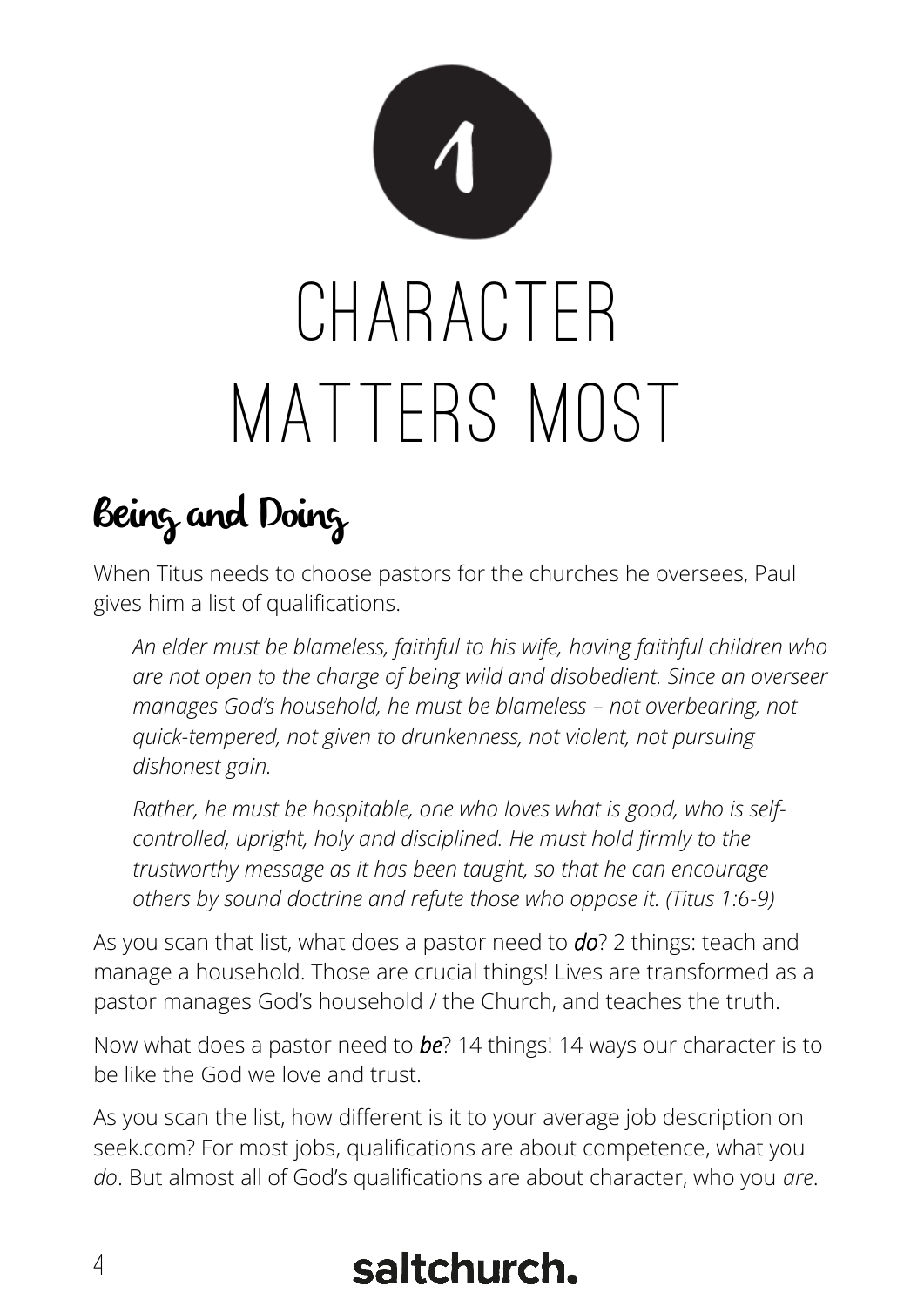What does that tell you about God – what does God care about: who we are or what we do? Both, actually.

Who you *are* as a leader, *and* what you *do* as a leader matter to God. God cares about *being* and *doing*, but character matters most.

These are qualifications for pastors. But that doesn't mean it's not for you. Across the New Testament, *all* Christians are told to grow in *all* these qualities. It's just that for Pastors of God's church, they need to already be the settled pattern of the way they live.

At Salt, we're all growing to be lifelong disciples of Jesus. As you serve, or lead a team, grow in what you do and in who you are. God cares about *being* and *doing,* but being – your character – matters most.

## A Spring and a Stream

Craig Hamilton in his book *Wisdom in Leadership* explains: who we *are* is like a freshwater spring and what we *do* is like the stream, the water that flows from the spring. They're connected: without a spring there's no stream. But they're not the same thing.

Jesus says our hearts are the spring of all we do. Our hearts flow out in the way we work, parent, party, rest, give. Your heart will flow out in the way you serve and lead too. Which means you need to:

#### Check and Change Your Heart

If a freshwater spring is unhealthy, you'll notice the effects downstream. As you look at your actions, what do they show about your character? As you serve and lead your ministry team, what are you most concerned about? How many results you've achieved? Whether everyone is chipping in? How you can do things better? Those things matter: God cares about *doing*. But how you live, your character, matters most.

#### Grow by Being Like Mary

When Jesus came to Mary and Martha's house, Martha rushed around to get everything ready. Mary just sat at Jesus' feet and listened to Him. Mary did the better thing.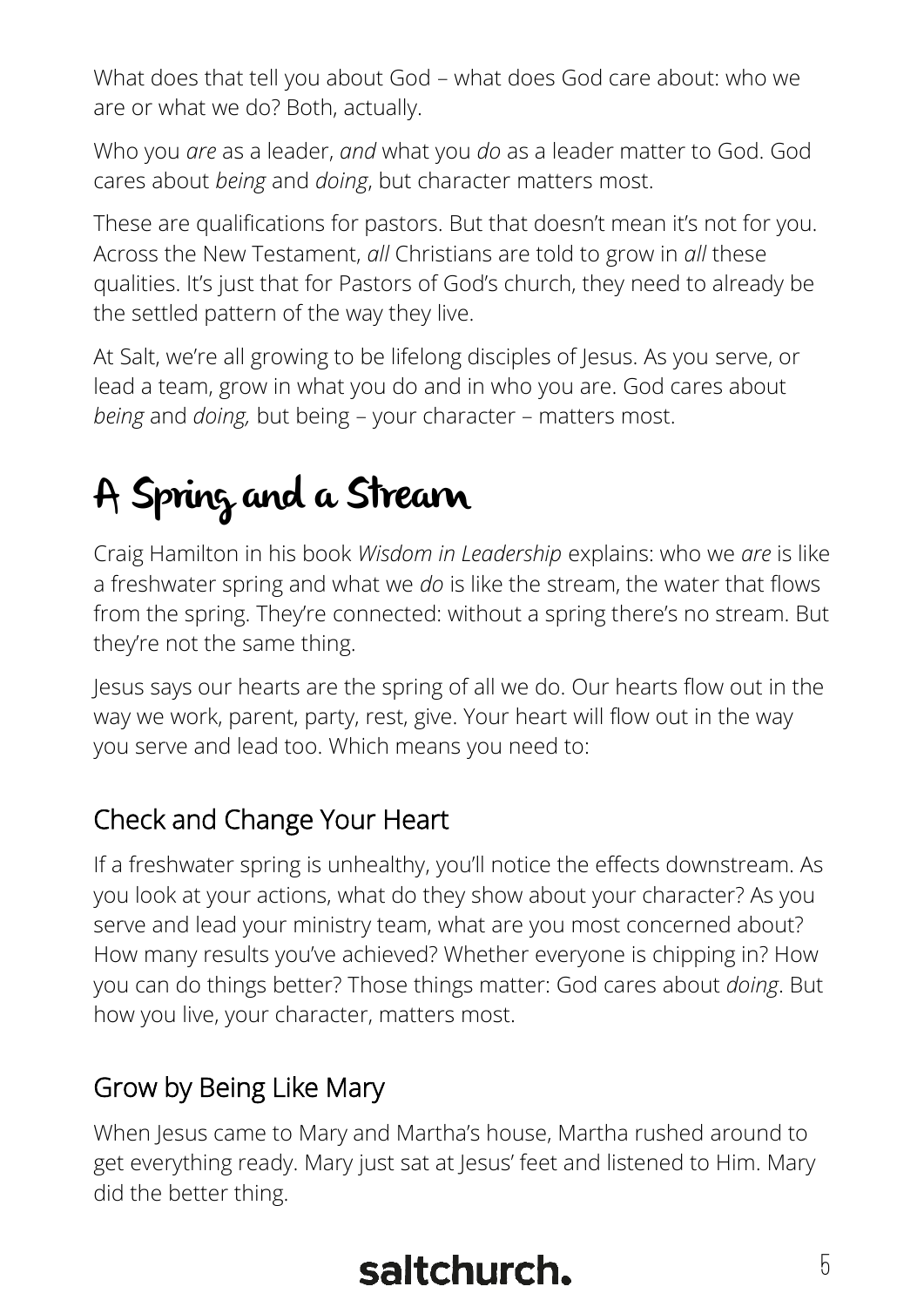God doesn't need you to serve and lead; God doesn't *need* anything! God wants you to serve and lead so you can share in His work. He invites you to serve him with joy!

Your value as a person has nothing to do with your serving or leading. God doesn't love you less when your ministry role is tanking, and more when you're kicking goals. He loves you in Christ, and nothing can ever separate you from His love.

## **Summary**

Work hard for Jesus. God's people need to be led and grown, and you're key to making that happen.

But as you do that, remember the best thing you can ever do for your team is to love God deeply, to serve because you want to, to sit at Jesus' feet to hear his voice, and to grow to look more like your Heavenly Father.

God cares about being and doing, but character matters most.

## Discuss & Apply

- 1. What struck you most from this chapter?
- 2. Do you tend to focus more on being or on doing?
- 3. What's one part of your character you could work on at the moment? How could you grow in it?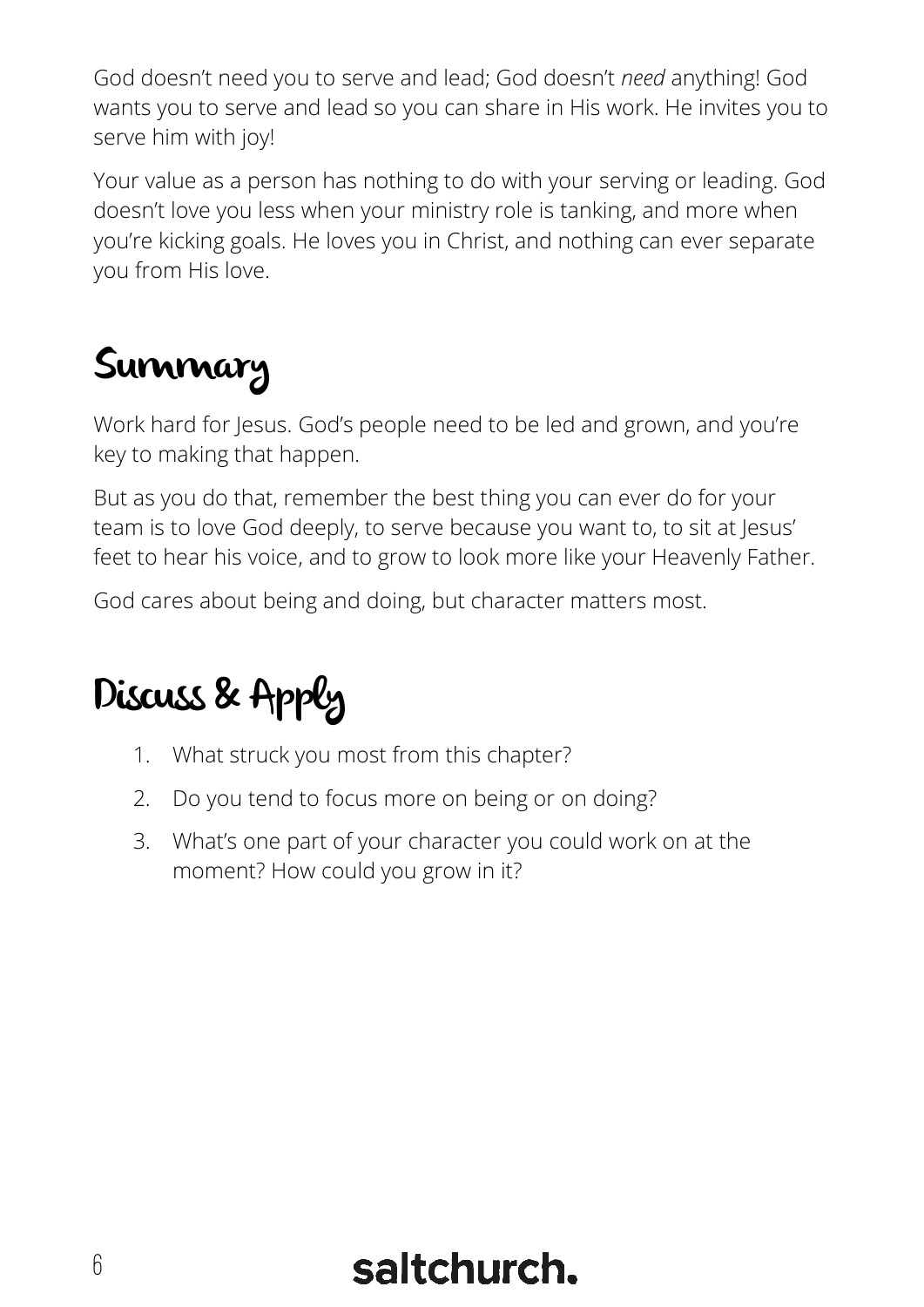<span id="page-6-0"></span>

*Below is Chapter 26 from Wisdom in Leadership, called 'Leading is Loving'.*

If you have a clear and powerful vision, but have not love, you are only a resounding gong or a clanging cymbal. If you have a huge crowd of people following you, but have not love, you are nothing. If you have all the skills and strategy you can acquire, but have not love, you have nothing.

This is the blazing centre of the book. Everything orbits around it and everything flows from it. Leading yourself, leading other individuals, and leading a team are all about love and about seeking the best for others, even at great cost to yourself. Love is considering the needs and wants of others to be more important that your own.

#### No Love = No Leadership

Since Christian leadership is driven by love, if you don't have love then you don't have real leadership. Why? God is the original and model leader. He invented leadership and was the first to lead. God is love, and he has been for eternity, which means that his leadership flows from, is driven by, is energized by, and is characterised by love. So if his leadership is the leadership from which all other leadership derives its name, then my leadership is only true leadership to the degree that it is marked by otherperson-centred love. Those whose leadership isn't characterized by this other-person-centred love have a counterfeit leadership, a forgery that might mimic the original in a lot of ways but will never be authentic.

To lead a team you need to genuinely love them. If you're going to lead them you need to serve them. If you're going to serve them and want them to succeed, you will need to love them.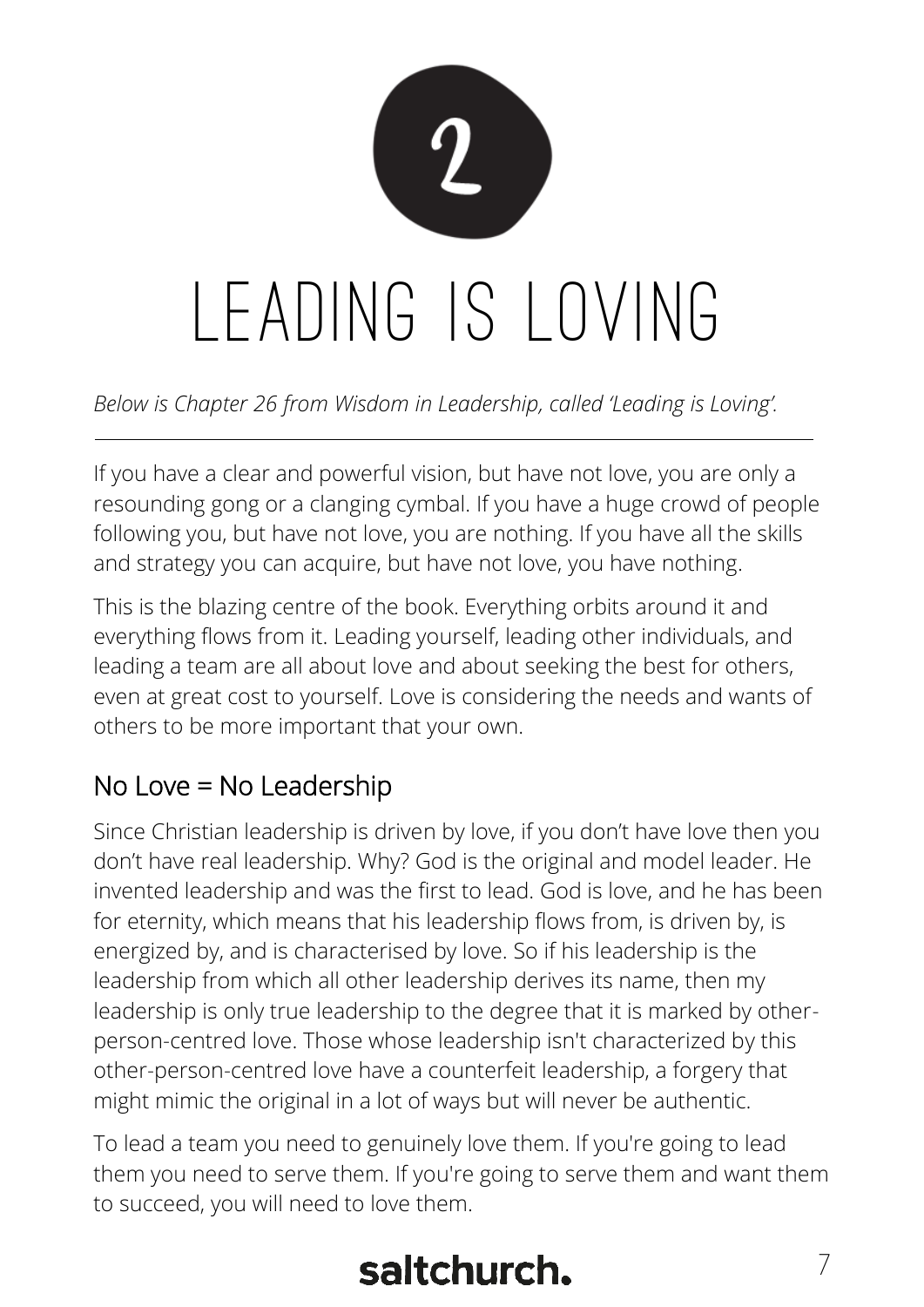Everything in your leadership is about love. Seeking to run your meetings so you don't waste people's time is about love. Telling people the truth, both the positive and the negative, is about love. Admitting mistakes and saying you're sorry is about love. Giving people clarity on *why* you want them to do something, beyond just the what and the how, is about love. Allowing people the space to fail and also celebrating improvement and milestones is about love. Leadership is about love before it's about anything else.

#### Love Made Known

But there's more. It's not just that love should drive and energize your leadership. Your leadership should also be marked and characterised by love. That is, your team needs to know that you love them. Each and every person. This is how God leads you. It's not just that his love drives what he does; he also makes sure he shows us and tells us so that we know that we are loved. He demonstrates his love for us in that while we were still sinners Christ died for us.

If God has given you a team to lead, then God has given you a team to love. It's the same thing. Now this doesn't mean that you have to be best friends with everyone on your team, or that you should go on holidays with them and hold hands, share an ice cream cone, and ride a tandem bike. It simply means that you genuinely care about them and about what's happening in their lives and how things are working out for them. It also means that you want what's best for them and are actively seeking to build and grow them.

The people you lead need to know you aren't simply interested in the job that they can do for you or the results they can achieve for you, but that you care about them. Do the people on your team know you love and care for them? Have you ever told them? What have you done to show them?

There is a pragmatic edge to this, because caring about how the people you lead are doing and loving them as individuals will affect how they perform in the job you have for them to do. This is particularly true in a ministry context, where heart and character are so central.

But you need to love them above and beyond the fact that it makes good pragmatic sense. If you love them so that they will work harder and better and be more loyal, then you haven't really loved them.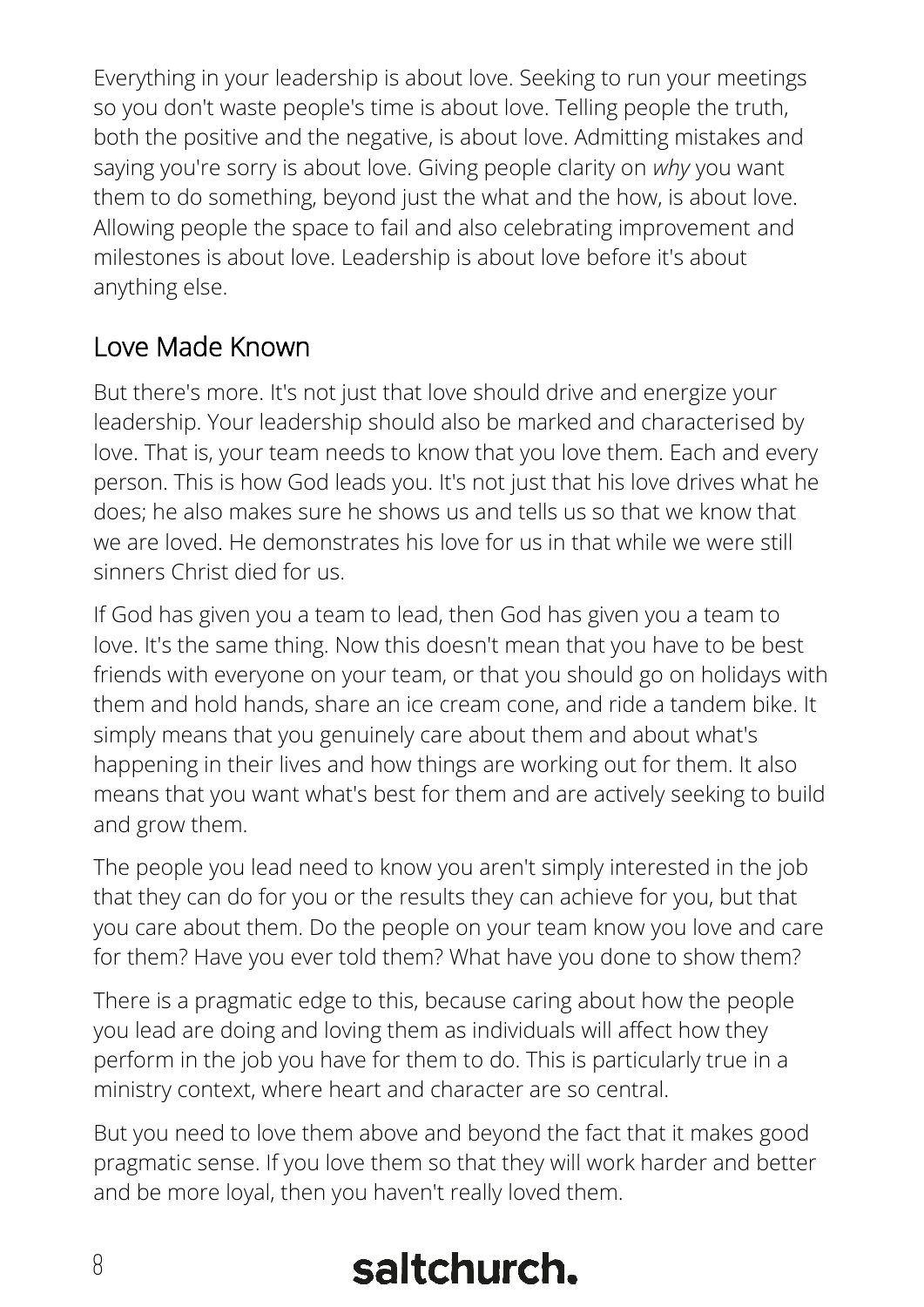You need to love them because God has given them to you to be loved. If you love them genuinely, however, you will have a better team.

Do you remember the story of the golden goose? Once upon a time, a man and his wife owned a unique and precious goose. Every day the goose would lay a single solid gold egg. And the couple quickly became very rich. The man's wife said to him, "Just imagine how many golden eggs are inside that goose. Why are we waiting every day for her to lay them? We could be richer much faster."

"That's brilliant!" the man said.

So the husband and wife killed the goose and sliced her open, only to find that inside she was just like every other goose. She had no golden eggs inside her, and the couple had no more golden eggs.

The couple didn't care about the goose. They only cared about what the goose could do for them – the eggs the goose could produce. And in the end, they had no eggs and no goose.

But if they had loved the goose they would have been able to enjoy both the goose and her eggs. If all you care about is the ministry your people can do, without caring for them as people, then in the end you will lose both them and the ministry that they do.

Leadership is all about love – love for the people you lead as well as love for the people your team is seeking to serve. And so, in a very real sense, this book about leadership is a book about love. Leadership is always pastoral, and without love you may be able to do a convincing impersonation of leadership but you will never be a true leader following The True Leader. As 1 Corinthians 13:13 reminds us:

*So now faith, hope, and love abide, these three; but the greatest of these is love.*

## Discuss & Apply

- 1. What struck you most from this chapter? Do you agree that leadership is first and foremost about love?
- 2. How could you show the people you serve with or lead, that you love them? How about the people your team is serving?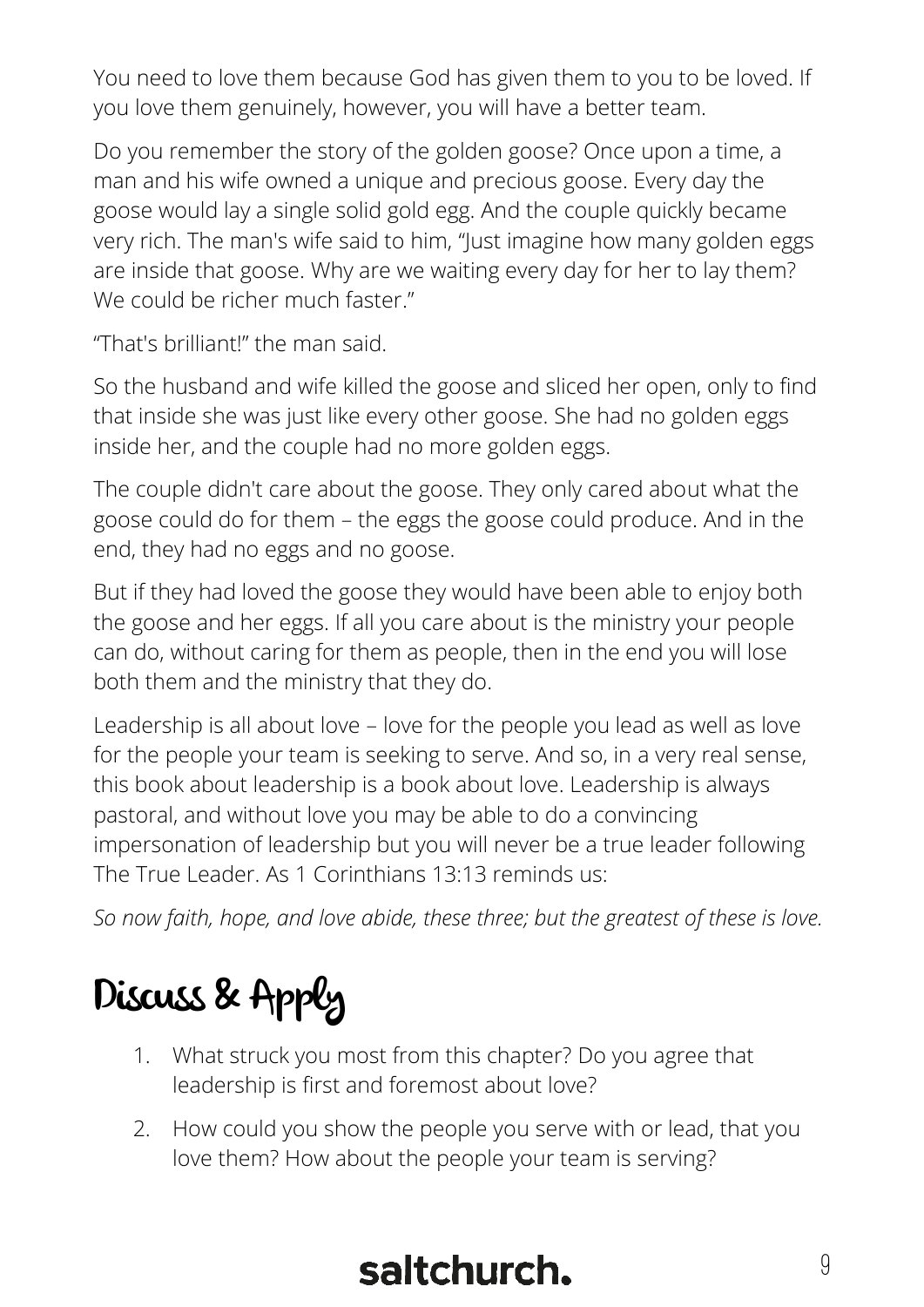<span id="page-9-0"></span>

#### We're in This Together

Paul ends Romans with a passing insight into serving and leading:

*Greet Priscilla and Aquila, my co-workers in Christ Jesus… Greet Mary, who worked very hard for you… Greet Urbanus, our co-worker in Christ… (Romans 16:3-13)*

What's the insight? We're in this together. The God we serve has united us together, and so we serve together – as men and women, young and old, from many nations, all of us co-workers in serving the Lord.

#### Teams Rather than Rosters

One way we express this at Salt is by serving in teams, rather than putting people on rosters. When you're 'on a roster' you're often serving alone, you can easily focus only on the task, and there's little scope to own the area you serve in. Most roles at Salt are in teams, so we can serve together.

Which takes us to the next point… teams meet, and you can't have a great team without team meetings.

Safe Ministry Tips: Many people at Salt will have come from "roster mentality" backgrounds, and may not get Salt's "team" approach. It may take time and explaining for people to be on board. Also, it's great to have teams who perform well and consistently, but reality is it'll all fall apart sometimes. In Church we need to practice forgiveness and grace.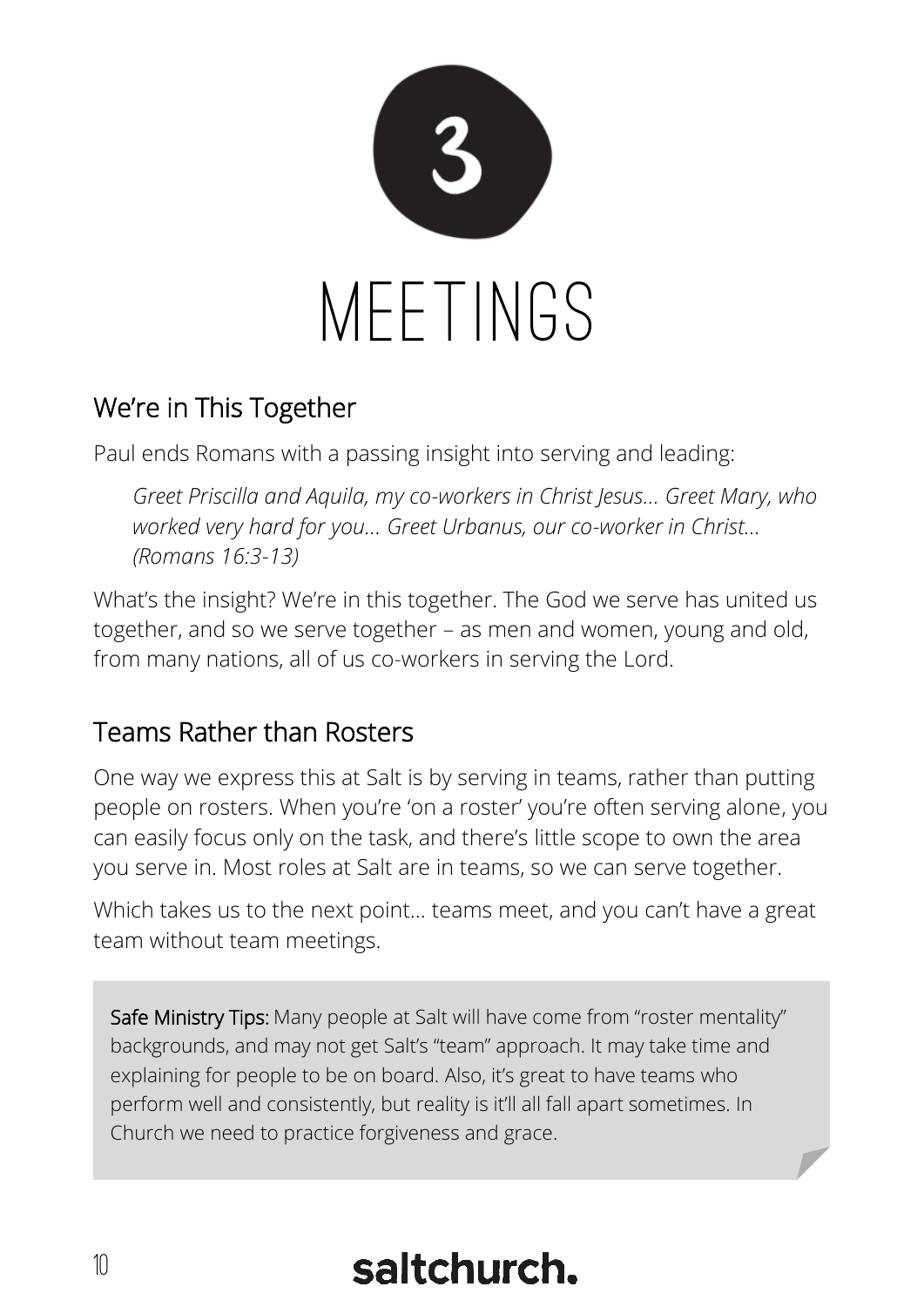#### Meetings are Where Real Work is Done

#### *Wisdom in Leadership*, Chapter 63

*Meetings can often be awful. We all know that. They're boring. They're frustrating. They're a waste of time. They exist to be endured and to remind us that life could be worse. They often feel like the payment we have to make so that we can all go back to our desks and get on with some real work. But it doesn't have to be this way. This isn't the necessary DNA of a meeting. Meetings aren't supposed to be like that… Meetings are, in fact, one of the most important things that your church does.*

## Team Meetings: The Why

- *To Lift Eyes:* in meetings we read God's word to see who we serve.
- *To Grow as Christians:* in meetings we grow as Christians, as we work with and relate to others, read the bible, and pray.
- *To Be Supported*: in meetings we talk about how we're going and how the role is going, to get support and encouragement.
- *To Evaluate:* in meetings we review how well we're doing the role.
- *To Take Next Steps:* in meetings we decide next steps to take in the role.

## Team Meetings: The How

#### How Often to Meet

You can do lots of things in 1-to-1 convos, by email, call or text. But if you *never* meet, you don't really have a team. You have individuals that you, the leader, are directing. A team works *together*. Get your team together as often as you can – at least once every 2 months, but more often if possible. The key is to meet together consistently and regularly.

#### How Long to Meet For

Meet for long enough to grow relationships and to cover important things you need to discuss, but not for so long you become ineffective. 45 mins to 1 hour is a good guide. Keep your word though: if you say a meeting will be 1 hour, end it after 1 hour, to love the people you lead. If you can combine a meeting with your role that's even better; e.g. if your team serves 4:30- 5pm at Church, you could meet at 3:30pm, before you start your role.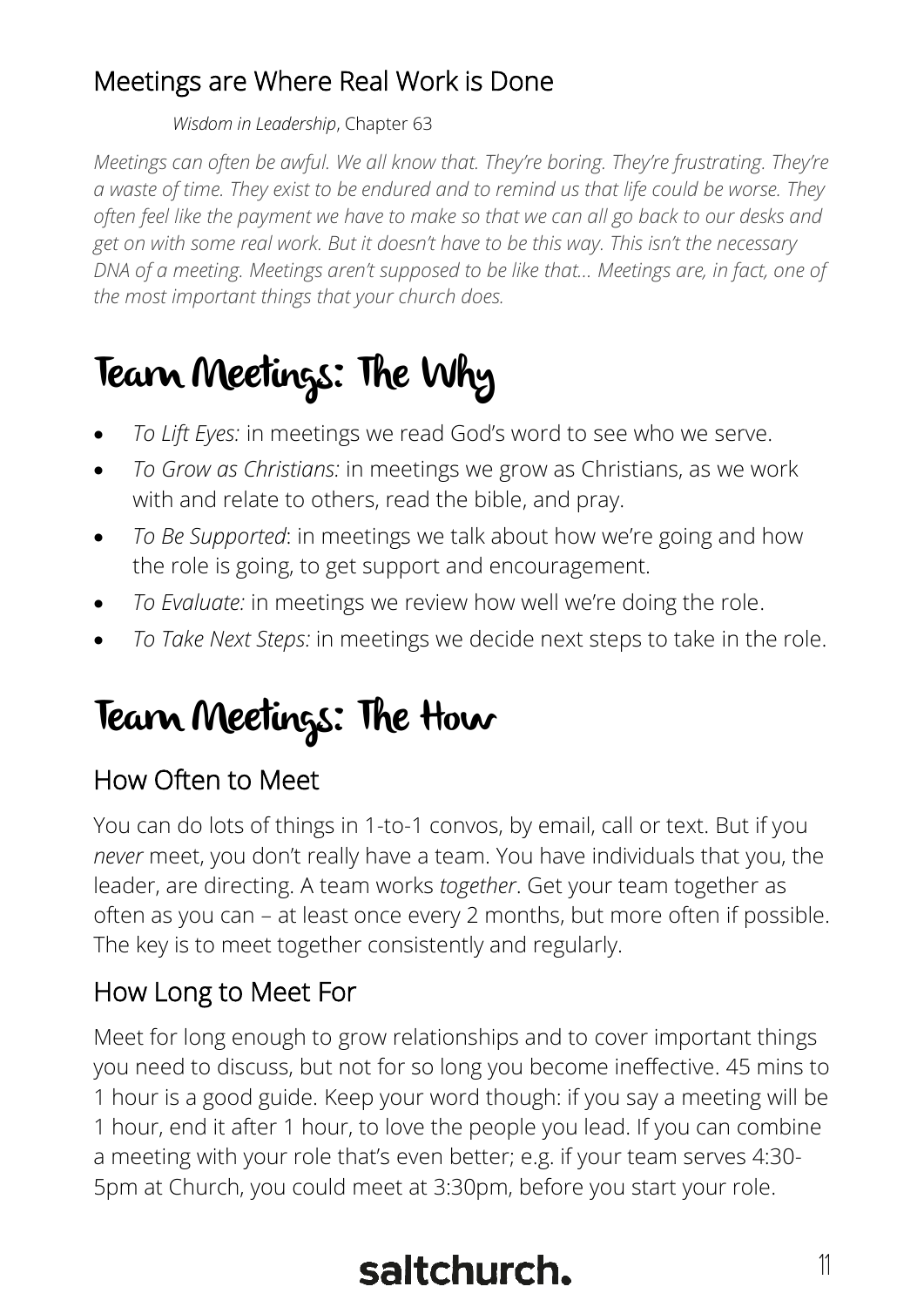#### What to Do in a Team Meeting

Here's a template for a team meeting. If you're just starting out, begin with this, then experiment to find what works best for you and your team.

- 1. *Chat:* Meetings allow us to grow relationships at Salt, so lean into that. Bring food, ask about people's weeks, play a quick game, put someone in the 'hot seat' where everyone else asks them 1 question.
- 2. *Bible*: Let the bible shape your team, and remind people who we serve.
	- Read last week's sermon passage again
	- Read about who Jesus is or what he's done: e.g. Col 1:15-23
	- Read about serving: e.g. Mark 10:42-45; John 13:3-15; Eph 4:15-16
	- Read part of the bible about your ministry role, e.g. for kids, Luke 18:15-17

Or do 'bible in a minute' – give 1-2 people a minute to share…

- Their favourite bible verse and tell us why they love it
- Something they've recently learned about God
- 3. *Remind:* It's easy for your team (and you) to forget why your team exists and to only focus on getting tasks done. Remind your team *how* it serves God's people, and *how* it fits the big pic of God's work at Salt. Do this every team meeting, even if you feel you're repeating yourself – you are, and that's good thing as a clear vision motivates your team.
- 4. *Review:* How are things going? Some questions you might use…
	- Why do you think this team exists? What are we trying to do?
	- How well are we hitting that goal / outcome?
	- What have we been doing well since we last met?
	- Were there any issues / concerns / difficulties you saw or experienced?
		- o What are some ways we could solve or improve this?
		- o Does everyone agree this is a good solution or alternative to try?
		- o *Leader:* Something I would like to raise is...
	- What do we need to change to better achieve our team's purpose / vision?
	- Could we be doing more to achieve our team's purpose / vision?
	- Will one of us / a small group of us / all of us make these changes happen?
	- When will we make these changes by? How will we make them happen?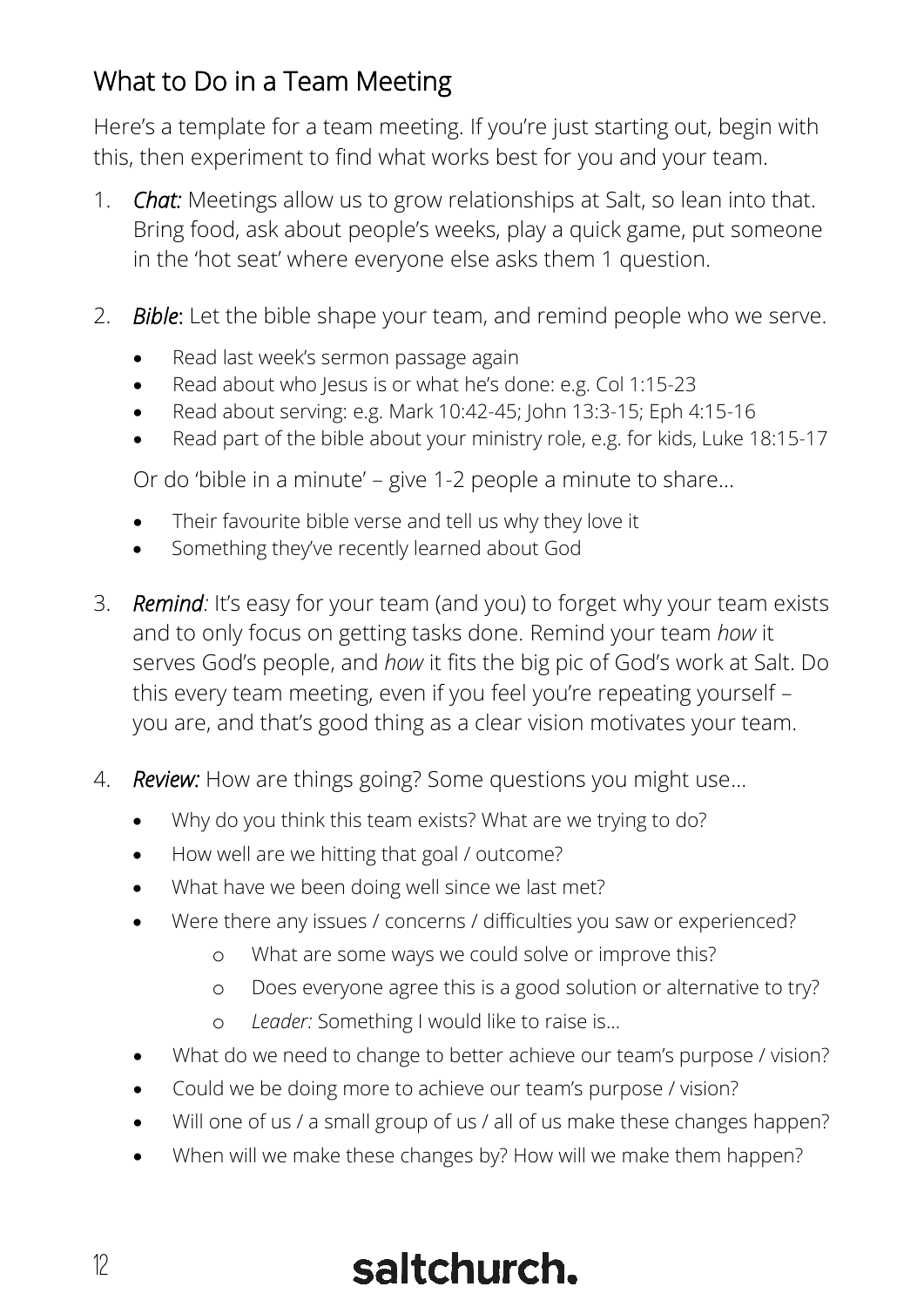- 5. *Coming Up:* What events are coming up for your team or role that you need to plan for? Are there good opportunities to take?
- 6. *Pray:* Thank God for wins, ask God to use your team's efforts, and commit your plans to God, knowing He will do what is best.

#### 7. *After the Meeting*

- Communicate (e.g. email, text) with the team actions you all decided on.
- Do what you said *you* would do: lead by example.
- Follow-up with team members to see if they need help or advice to do what they took on from the meeting.
- Confirm the date for your next team meeting.

## **Summary**

As Christians we not only get to serve the true and living God, we also get to do that alongside each other as co-workers in His service. A key way we do this at Salt is by serving in teams, and by meeting together to grow relationships, serve better in our roles, and encourage each other to serve.

## Discuss & Apply

- 1. How often does your team meet? Does this feel like it's too often, or not often enough?
- 2. What words would you use to describe your team's meetings?
- 3. From the template, is there anything you consistently leave out of your team meetings?
- 4. Ask one of your team members for feedback: what am I doing well as I lead our team meetings? How can I lead them better?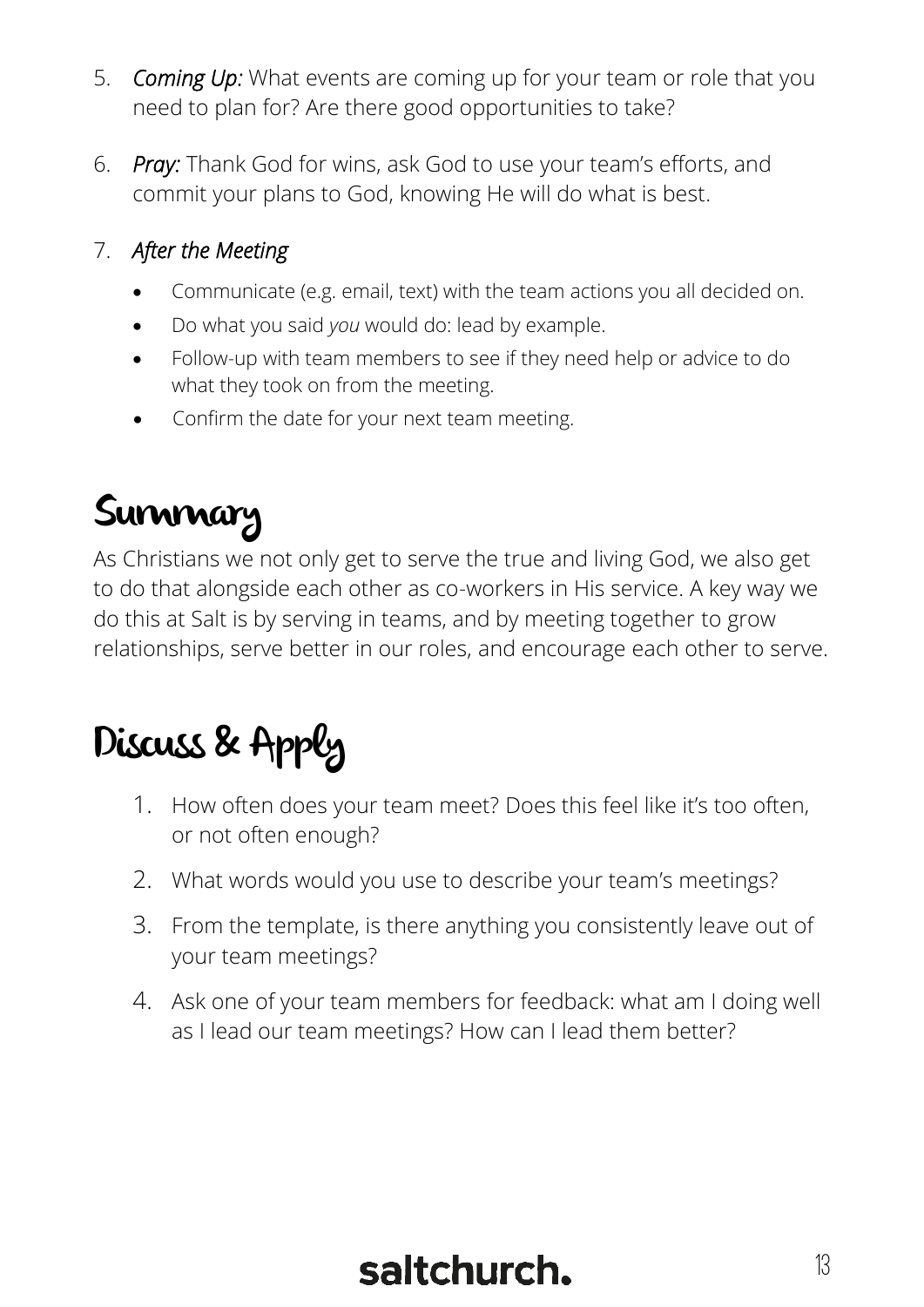<span id="page-13-0"></span>

## Recruiting: The Why

We recruit people to serve at Salt because it's good for us and it's good for Salt. *Good for us* because serving God and His people is what Christians have been saved for; serving is one way we live as Jesus' disciples. *Good for Salt* because God is answering our prayers for a flood of lifelong disciples of Jesus so we have many needs and many people to serve. But there's a danger when recruiting. See if you can spot it in these statements:

*Sally, can you help me out? We need an extra person in Salt Kids this year. I've tried lots of people; could you do me a big favour and serve just for one year? Paul, I'd love you to be a Small Group Leader this year. You've matured a lot in recent years. It will be really good for you; you have great gifts in this area. Chloe, I want to talk to you about joining our Mission team, because it's the most strategic thing we're doing as a church.*

*Sam, I'd like you to run our Why I Believe course next term. No one became a Christian last time we ran it, and I think you can do it better.*

What do they have in common? They're human centred reasons to serve. The 1<sup>st</sup> is about you (the leader), the  $2^{nd}$  is about them, the  $3^{rd}$  is about the task, the 4<sup>th</sup> is about results. Now none of these are totally wrong. They just run the risk of missing the main thing: we serve Jesus. As Paul urges us:

*…in view of God's mercy, to offer your bodies as a living sacrifice, holy and pleasing to God – this is your true and proper worship. (Rom 12:1)*

We want to be a church who, in response to God serving us, gladly serve Jesus and others with everything we've got, our time, money, energy, life. As you recruit people, ask them to serve because serving is part of life as Jesus' disciple, it's part of our worship of him. Notice the difference…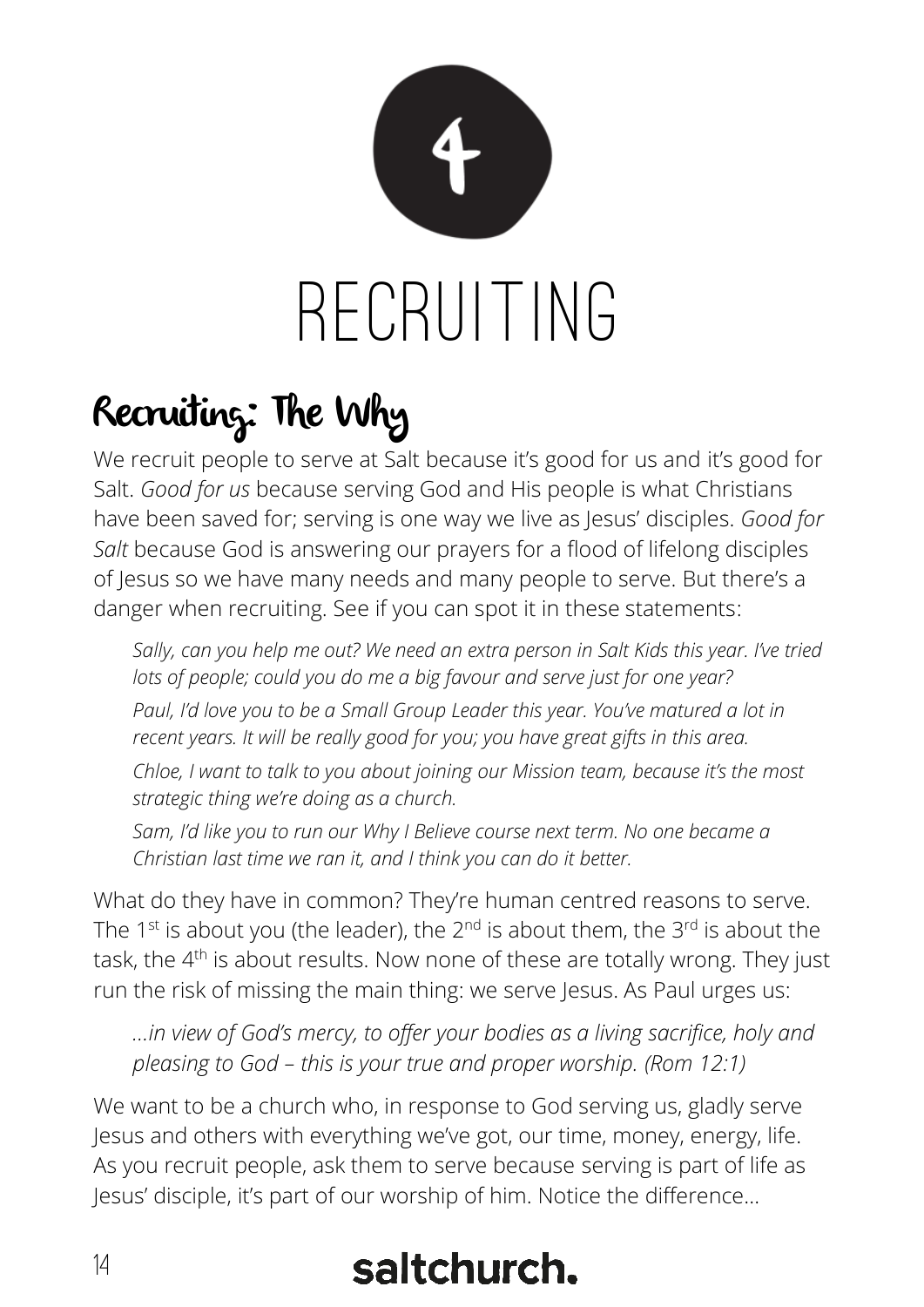*Sally, Paul, Chloe, Sam – I've got a great way for you to serve Jesus and to follow Jesus more. You could serve the people Jesus has brought into our church, in our Salt Kids / Small Groups / Mission / Why I Believe Ministries. That'd be a great way for you to please Jesus and follow him.*

If we leave out Jesus when we recruit someone to serve Jesus' gospel and Jesus' people, surely something significant is missing! As you recruit, 'point to the cross and call people to live for the one who died for us, and die for the one who lives for us.' (Peter Tong, Biblical Recruitment: Cross-Shaped Servants)

Safe Ministry Tips: People sometimes join teams because they don't know how to say no, they feel guilty, or they don't want to damage a friendship. When you recruit, provide the opportunity for someone to say no, and respect that answer. Don't use coercion tactics, play a guilt trip, or demand they provide reasons why they won't join. They should be able to say 'yes' or 'no' to the role without it impacting your relationship, or the way you see and treat them.

Overcommitment can sometimes be an issue for Christians, especially when they are convicted to be other-person centred. Recruiting someone may mean they need to leave another role, or may only be able to give smaller amounts of time and energy to both roles. If this isn't considered, people can burn out, do a poor job in one or both roles, or become resentful or avoidant. Encourage them to talk to the leader of their other role/s, and in general, to think about what they'd say 'no' to in their life if they said 'yes' to this role.

## Recruiting: The How

#### Who Do I Ask?

You might be given names of people to recruit to your team from your leader or Salt's Ministry Team. Or you may need to find someone yourself. Either way, look for someone with the character and skills for the role.

- Don't look for someone with the right skills only skills are much easier to grow than character, and the most effective way to learn is on-the-job.
- Don't set too high a standard. Look for someone who's heading in the right direction in growing their character. They might not be fully ready to go when you ask, but the role itself could be the very thing God uses to grow them.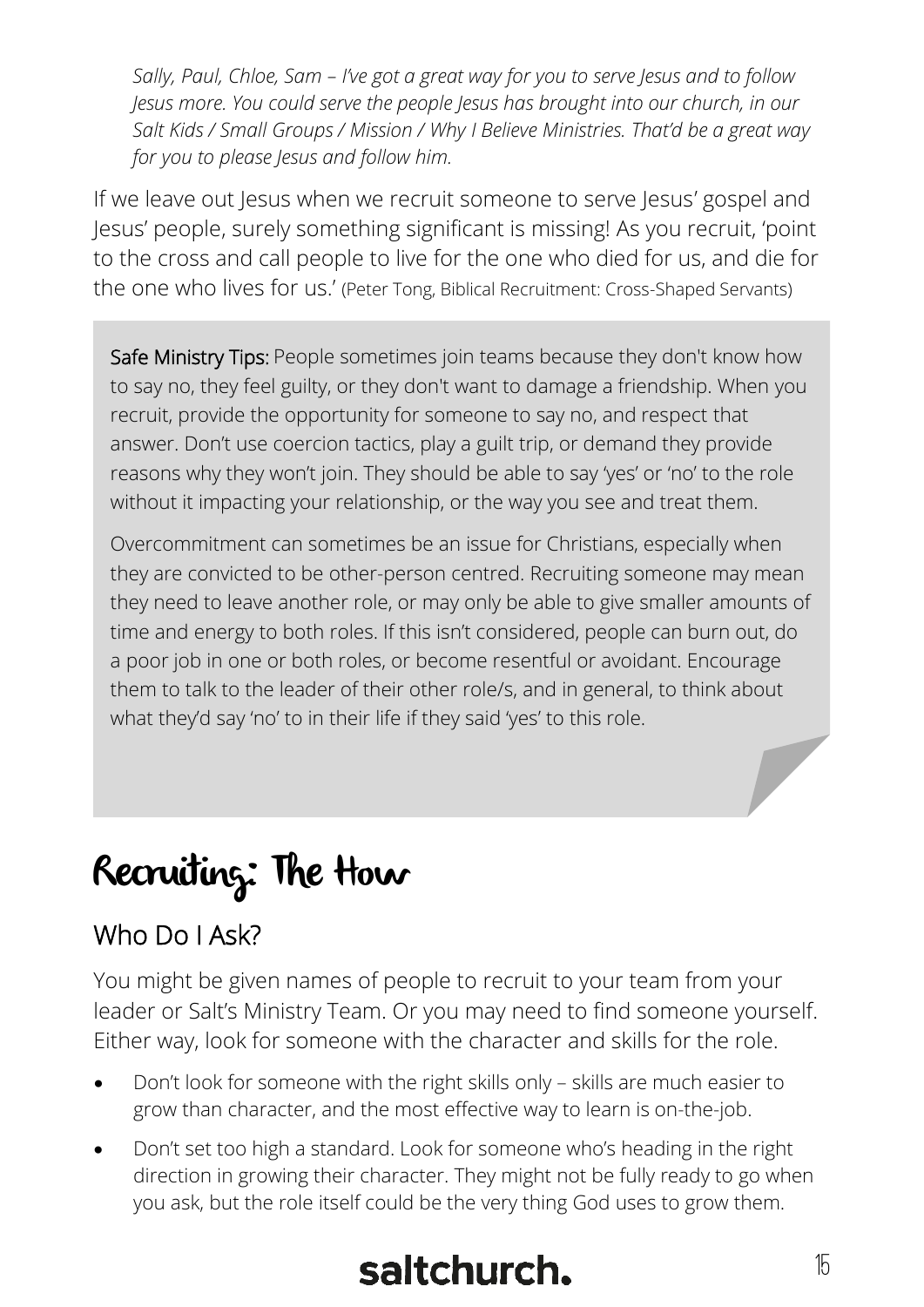#### How Do I Ask?

- 1. *Explain the "why" of the role:* What's the purpose? Why is it important?
- 2. *Explain the "what" of the role:* Talk through the role's Crawl-Walk-Run (if it has one) or explain the tasks they'd do, weekly time commitment, meetings to come to, and any other expectations you'd have of them.
- 3. *Give time to think and pray:* Organise a time in a few days to chat again. It's often helpful if people don't agree to the role on the spot, as they'll make a better commitment if they can reflect and pray. Some people also have difficulty saying no, even though they ought to or want to, so extra time helps them feel less pressured.
- 4. *Chat Again:* Chat again at the time you organised. If you can't talk then organise a new time. You might be tempted to leave it, because you're worried they'll say no or don't want to pressure them. But contact them again, even if you feel uncomfortable, or else you'll have wasted their time and your time by asking in the first place, plus they may be really keen to do the role and disappointed that you didn't chat again.
- It's tempting to make a role sound as easy as possible, so they'll say yes. Don't undersell it though; be honest and clear, for your sake and theirs.

For you: it's not fair to ask someone to meet expectations you didn't communicate, so you may end up frustrated they're not doing what you… never asked them to do.

For them: if they signed up for more than they realised they may be frustrated at you or overwhelmed by the role; better that they know what's involved and say no, than say yes and quit because it's more than they could handle.

• Having these conversations can be awkward to begin with. You could practise with someone first, so you know what you want to say before the conversation.

#### How Do I Get Them Started?

- 1. *Share the "why" and "what" of the role again*: Make sure they know what they're trying to achieve, why it matters, and any expectations for the role, so they have that fresh in their minds as they begin the role.
- 2. *Get them started*: Get them involved the very next time you or your team serve in this role. Let them *see one, do one,* and *teach one…*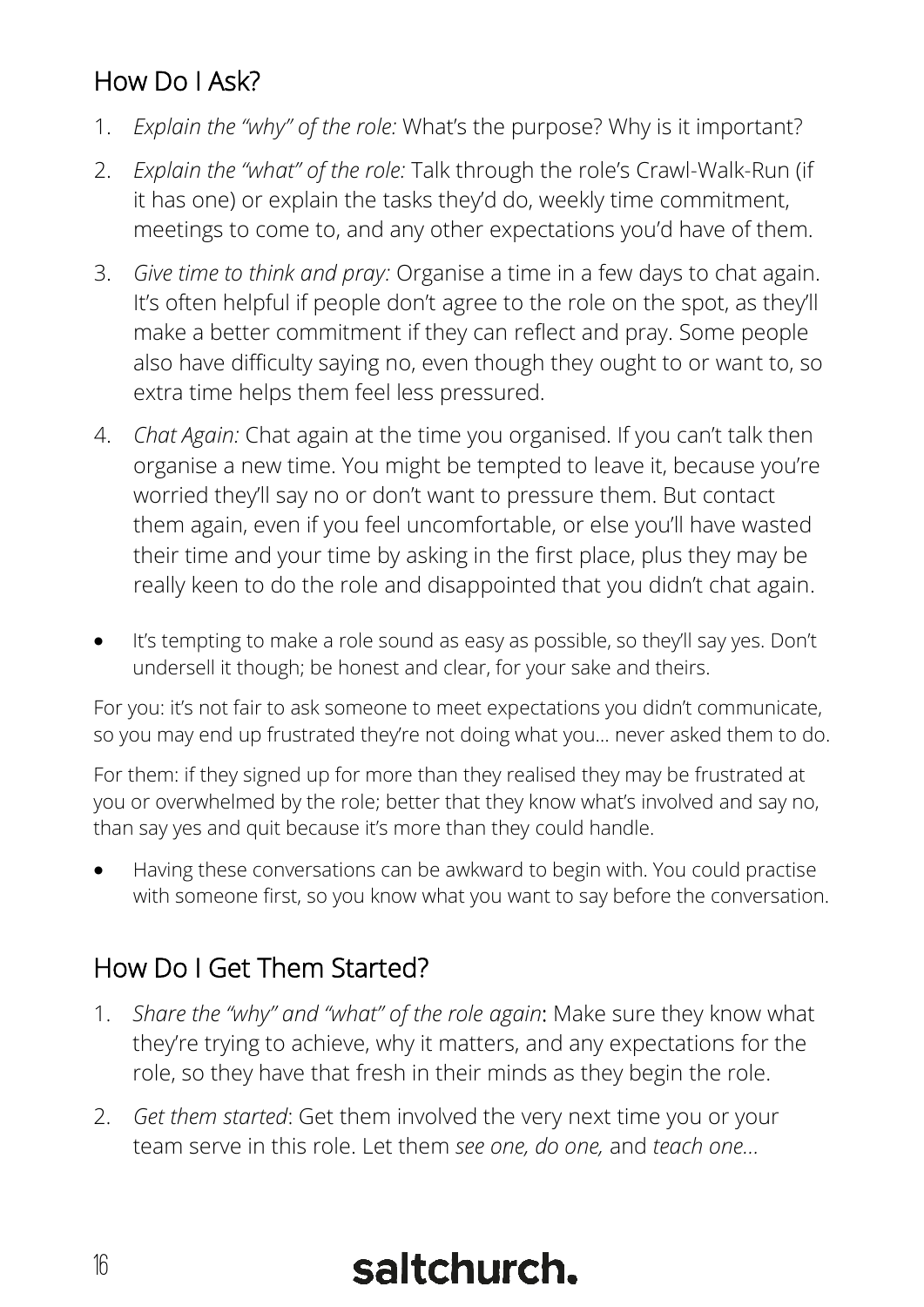*See One*: pair them with you or someone in your team, to show them how to do the various parts of the role.

*Do One*: let them have a go, with you giving advice and feedback.

*Teach One*: to cement it, ask them to teach the next new team member.

- Give real responsibility. We don't want to overload people but we also want to give real work that requires effort and makes a genuine impact. People won't stay interested for long if they're not making a meaningful contribution.
- Give them a real possibility for failing, and don't bail people out too quickly if they make mistakes or let the team down. It's good for people to see that mistakes or low commitment affect others and have an impact. If they don't learn this it'll be hard for them to grow in responsibility for their role.

## **Summary**

Recruiting people to serve is a way you can serve them, as you are inviting them to join you in serving God. There are some skills that will help you recruit well, but basically get the right people serving in your team and help them grow from wherever they're at.

## Discuss & Apply

- 1. When was the last time you recruited someone? How did it go?
- 2. Do you think you recruited them using more human-centred reasons or more Christ-centred reasons?
- 3. Have you ever started a role or a task only to realise it was 'undersold' to you? What did that feel like?
- 4. Are you in the process of recruiting someone? Which of those 3 stages are you up to (i.e. who do I ask, how do I ask, how do I get them started)? What is the next step you could take?
- 5. Are there people in your team you could ask to *Tell One* to the next newest team member who joins? How could you do that?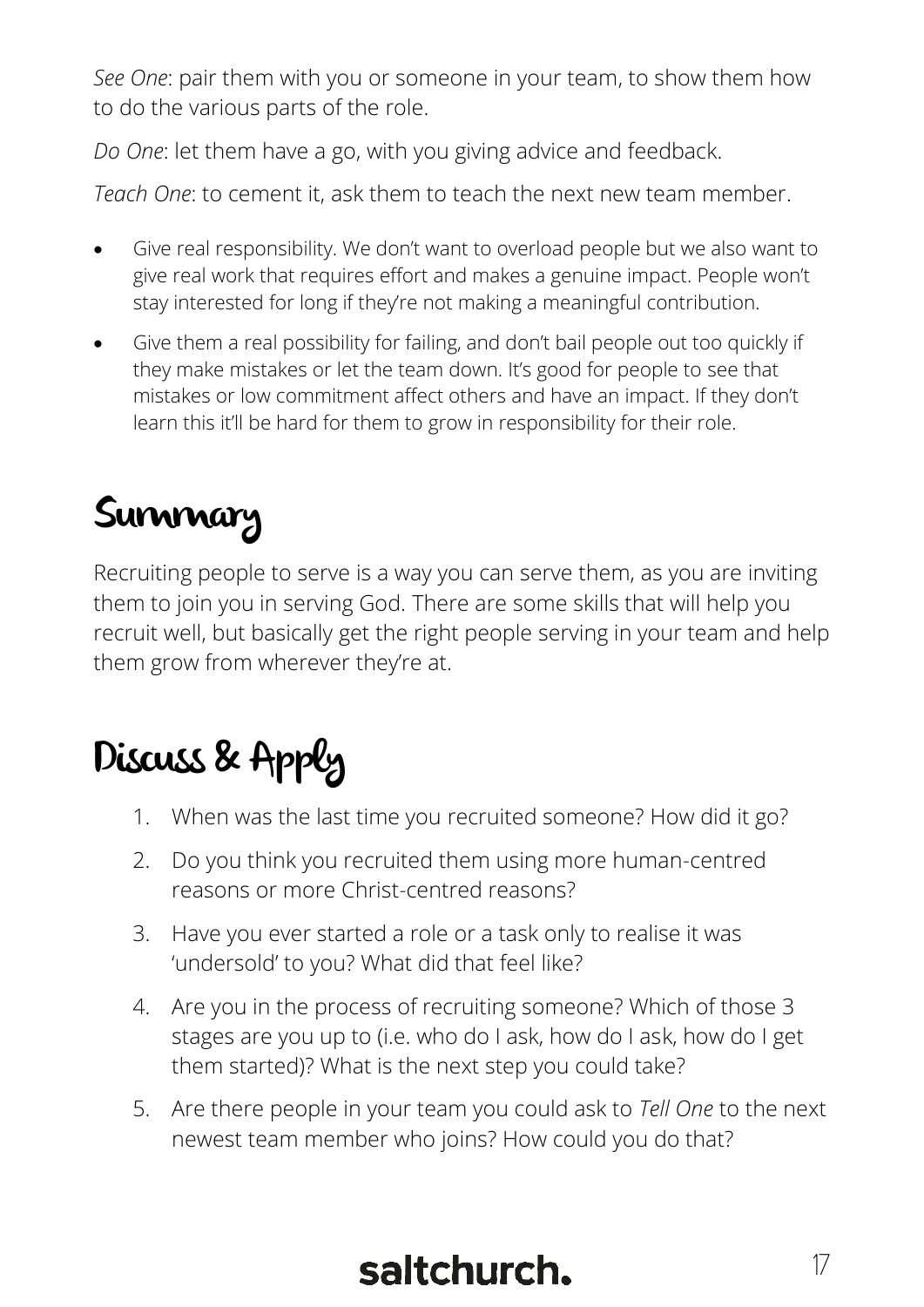<span id="page-17-0"></span>

## Delegating: The Why

#### There's No Point Having a Dog and then Barking Yourself

*Wisdom in Leadership*, Chapter 50.

*Let's imagine that your neighbour just purchased a Rottweiler as a guard dog. They found the best, most well-trained dog they could afford a brought him home and set him up in the front yard with a good view out the front fence and a nice bowl of water. But then you noticed the owner himself sitting next to the dog. And whenever someone walked past, your neighbour would start barking at them.*

*What would you think of that person sitting next to their dog in the front yard, barking at passers-by? That's right. You'd think they were off their meds.*

*And yet lots of leaders make this same mistake with the people and team they lead. Instead of being the leader of the team and doing team leader's work, they do the work of the team members – which means they end up competing with their own teams.*

*There will of course be things that you as a leader can, and probably should, do. There may even be things that you can do better than anyone else you lead. And when you give responsibility for a task to another person and, heaven forbid, they don't perform that task exactly the way you would have done it, or even as well as you would have, you will be tempted to sit outside and bark yourself.*

*As a leader, however, it's your job to mobilise and multiply the people for whom you're responsible. And you can't do this when you're doing all the work yourself. You'll need to hand things over to people on your team and let them take those things and run with them. And it will be your job to coach and develop them so that they perform those tasks as well as you can – or better.*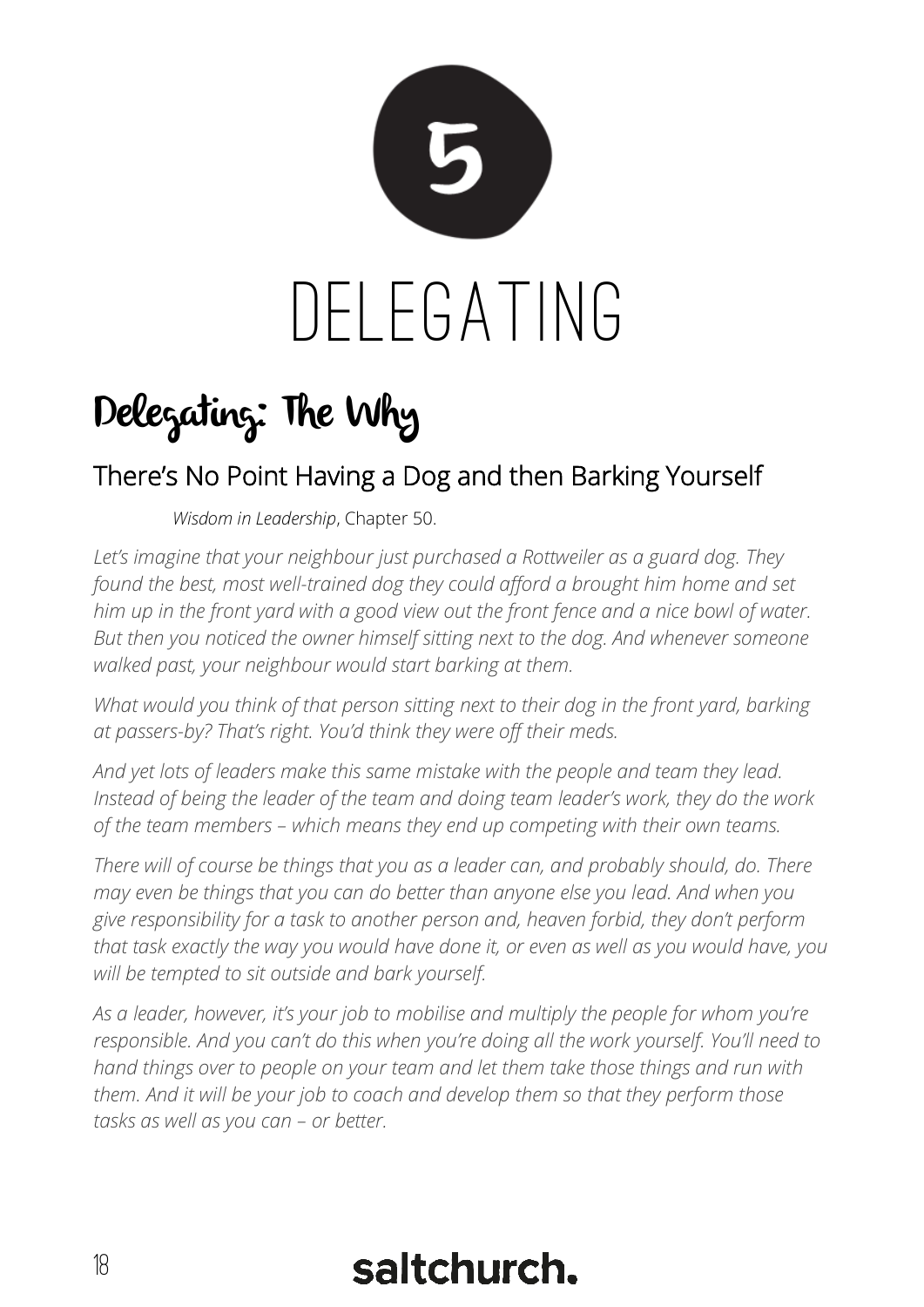2 big reasons we find it hard to delegate are, not our skills, but our hearts.

#### The First Reason We Don't Delegate Well is Pride

Instead of realising all we have comes from our insanely generous God, we think we're better than we are and don't need others. But Paul tells us:

*Do not think of yourself more highly than you ought, but rather think of yourself with sober judgment (Rom 12:3)*

*What do you have that you did not receive? And if you did receive it, why do you boast as though you did not? (1 Cor 4:7)*

At times we don't give others responsibility in case they do a good job – then they'd get the credit instead of us! Or we think we're indispensable, forgetting we're but one important part of an interconnected body, where:

*To each one the manifestation of the Spirit is given for the common good…*  The eye cannot say to the hand, "I don't need you!" And the head cannot *say to the feet, "I don't need you!" (1 Corinthians 12:7, 21)*

We can also forget that the leadership God loves is not self-promoting but servant-hearted. This is how Jesus leads, and he calls us to copy him:

*Whoever wants to become great among you must be your servant, and whoever wants to be first must be slave of all. For even the Son of Man did not come to be served, but to serve (Mark 10:43-45)*

#### The Second Reason We Don't Delegate Well is Fear

Sometimes we're afraid for other people. We feel guilty asking them to make sacrifices or worried they'll be over-burdened. But we're not asking them to give us a hand, or sacrifice for us. We're asking fellow Christians to join us in gladly serve Jesus with everything we've got - Jesus:

*Who loves us and has freed us from our sins by his blood, and has made us to be a kingdom and priests to serve his God and Father (Rev 1:5-6)*

It's good to want to protect people; that's part of love. It's not love though to assume someone will feel burdened by a role so that you never even ask them if they want to do it, or to give them a task then take it back off them simply because of your own fears. So, pray about who to ask, find out people's capacity, talk them through the role, support them to do it. But don't "love" them by never letting them serve the God we're called to: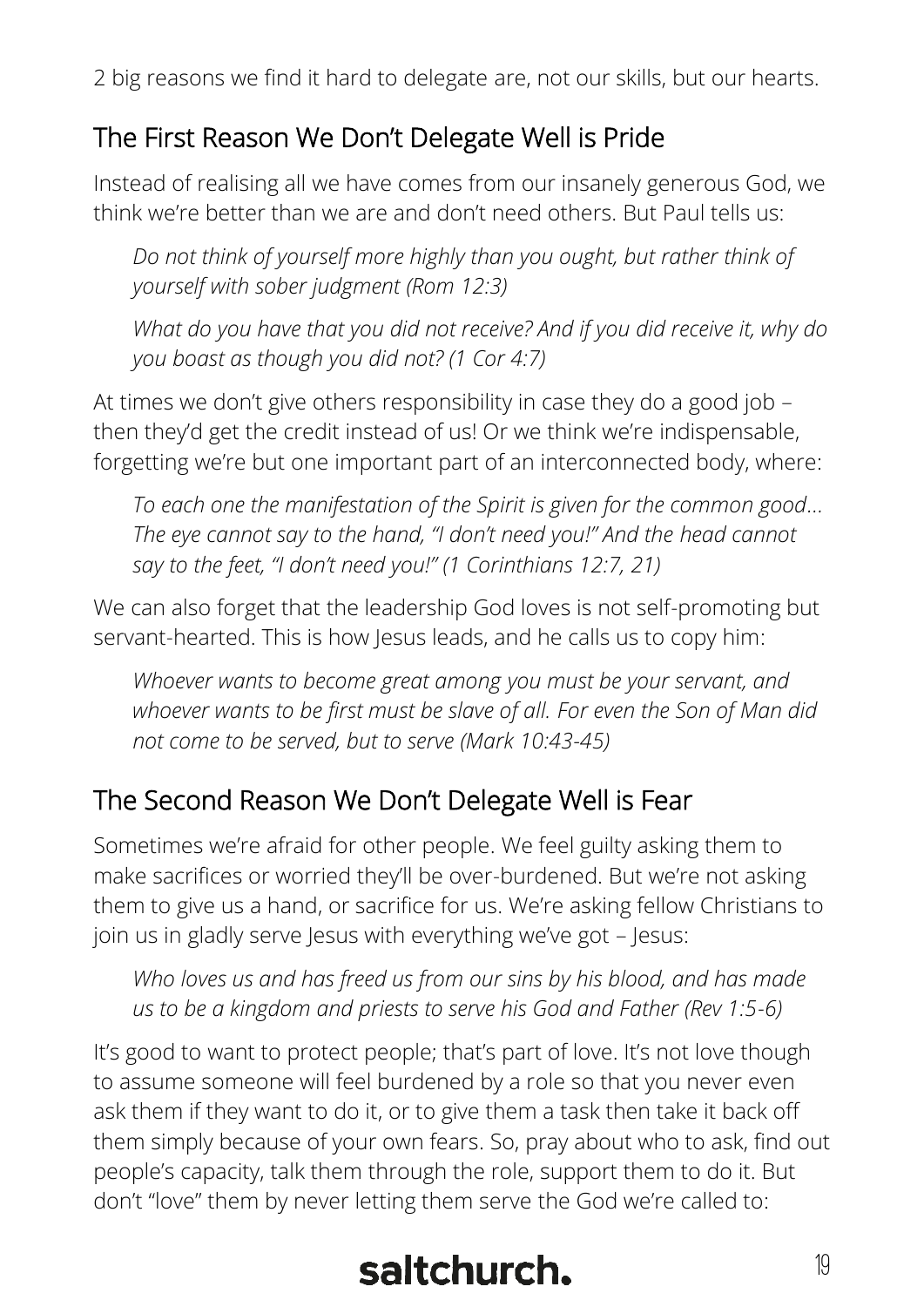*Love… with all your heart and with all your soul and with all your strength and with all your mind (Luke 10:27)*

Or sometimes we're afraid for us. We feel valuable and useful as we serve, so we're afraid that handing over parts of our role will make us less valuable. Our value is not based on what we do for God though, but on what God does for us. We don't need to be noticed or praised by the people around us to be valuable; God gives us our value. Who are you?

*You are a chosen people, a royal priesthood, a holy nation, God's special possession, that you may declare the praises of him who called you out of darkness into his wonderful light (1 Pet 2:9)*

#### The Big Reason to Delegate is…

Delegate, because God doesn't need us! As Paul tells people in Athens:

*The God who made the world and everything in it is the Lord of heaven and earth and does not live in temples built by human hands. And he is not served by human hands, as if he needed anything. Rather, he himself gives everyone life and breath and everything else (Acts 17:24-25)*

God doesn't need us to serve; God doesn't *need* anything! Instead, God lets us join in His work because He wants all of us to join in. As Paul says:

*I planted the seed, Apollos watered it, but God has been making it grow. So neither the one who plants nor the one who waters is anything, but only God, who makes things grow. The one who plants and the one who waters have one purpose… For we are co-workers in God's service (1 Cor 3:6-9)*

It's God's work, it's God who grows; but we get to join in God's work. God wants you, and all Christians, to share in His work. So as you lead, delegate to enable other Christians to serve, for their joy and God's glory.

## Delegating: The How

There's a third reason we don't delegate well: we don't know how to. There are more ways to delegate a task or responsibility than you might realise. There are, in fact, 7 levels of delegation.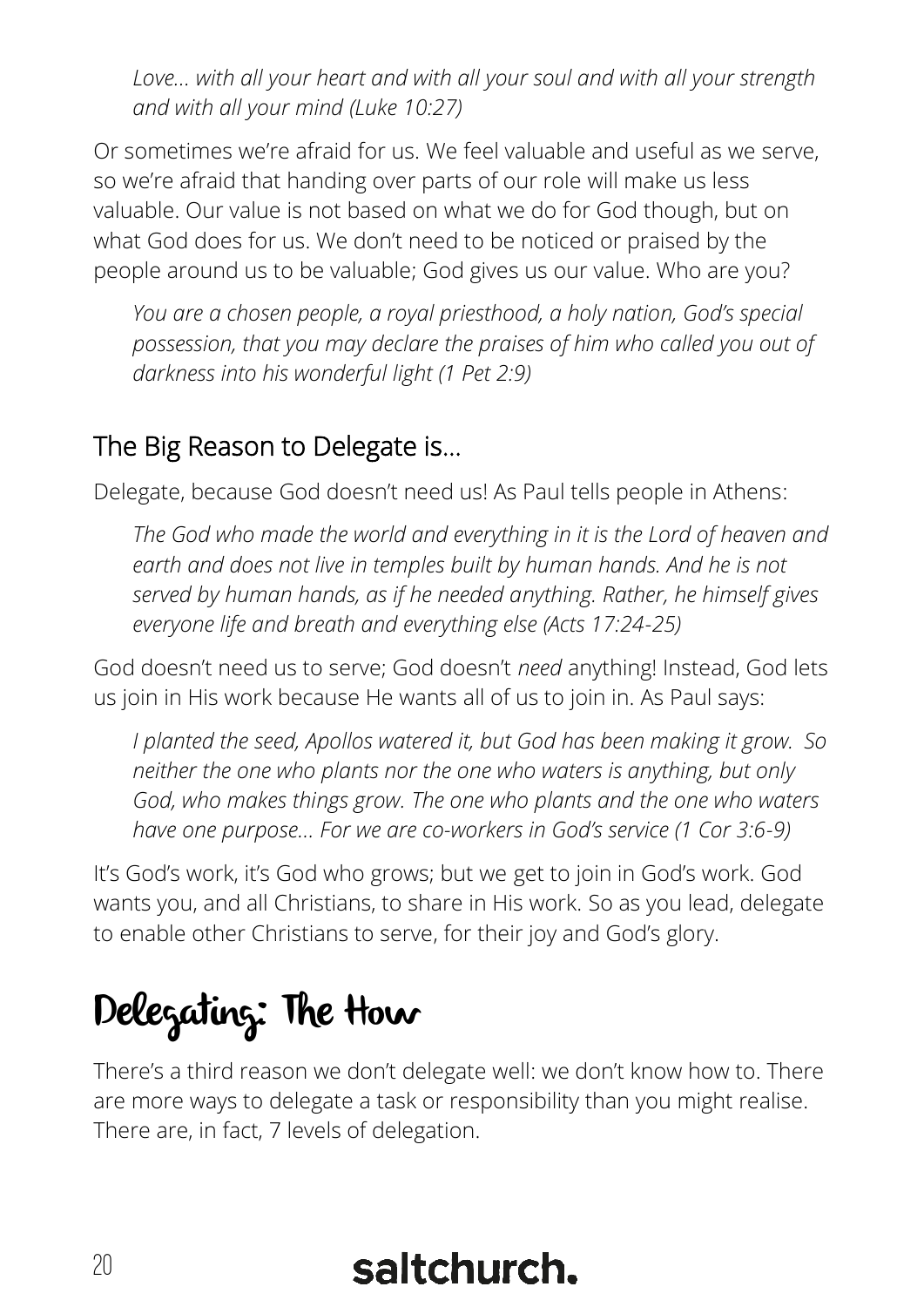

- 1. Tell: You make a decision. You might explain the reason for it, but it's not assumed you'll discuss it. E.g. "Here's exactly what I need you to do".
- 2. Sell: You make a decision and also try to convince others it's the right choice. E.g. "Here's what I want you to do, and here's why I think it's the best choice".
- 3. Consult: You ask for input from others and take that into consideration before making a decision. E.g. "Can you look into this and tell me what you'd recommend? I'll make the final decision, but I'd love your input".
- 4. Agree: You have a discussion with the person / group, and together reach a consensus about the decision. E.g. "What's your suggestions / other options – it seems most of us like option B, so that's what we'll go with".
- 5. Advise: You offer others your opinion and hope they listen to your advice, but it's their decision to make, not yours. E.g. "Here's what I'd recommend and why, but it's your decision to make – what do you think you'll do?"
- 6. Inquire: You let others decide and take an action, then afterwards they tell you what they did, why they did it, and how it went. E.g. "How did it go? Why did you do it that way? Did it achieve what you wanted it to?"
- 7. Delegate: You let others decide and take an action, and don't need to know what they did, why, how it went. E.g. them: "I ran that event", you: "good job".

Often we use levels 1 and 7, when 2-6 are usually more effective. How do you decide which level to use? There are 3 factors to balance:

- 1. *Their Competence*: Can they do the role you're asking them to do? Have they done it before? How much support will they need? You don't want to *Inquire* if someone is doing a role or task for the very first time! You'll want to start further back. Similarly, if someone has done the role or task 1000 times before don't *Tell* or *Sell*; they already know what to do.
- 2. *Your Confidence in Them:* You need to trust that the person you are delegating to will get the job done, in the time you asked them to, and in the way you want them to. If someone is very competent but you've never worked together before, it's often worth starting a level back, so you can build trust of each other, before you give more responsibility.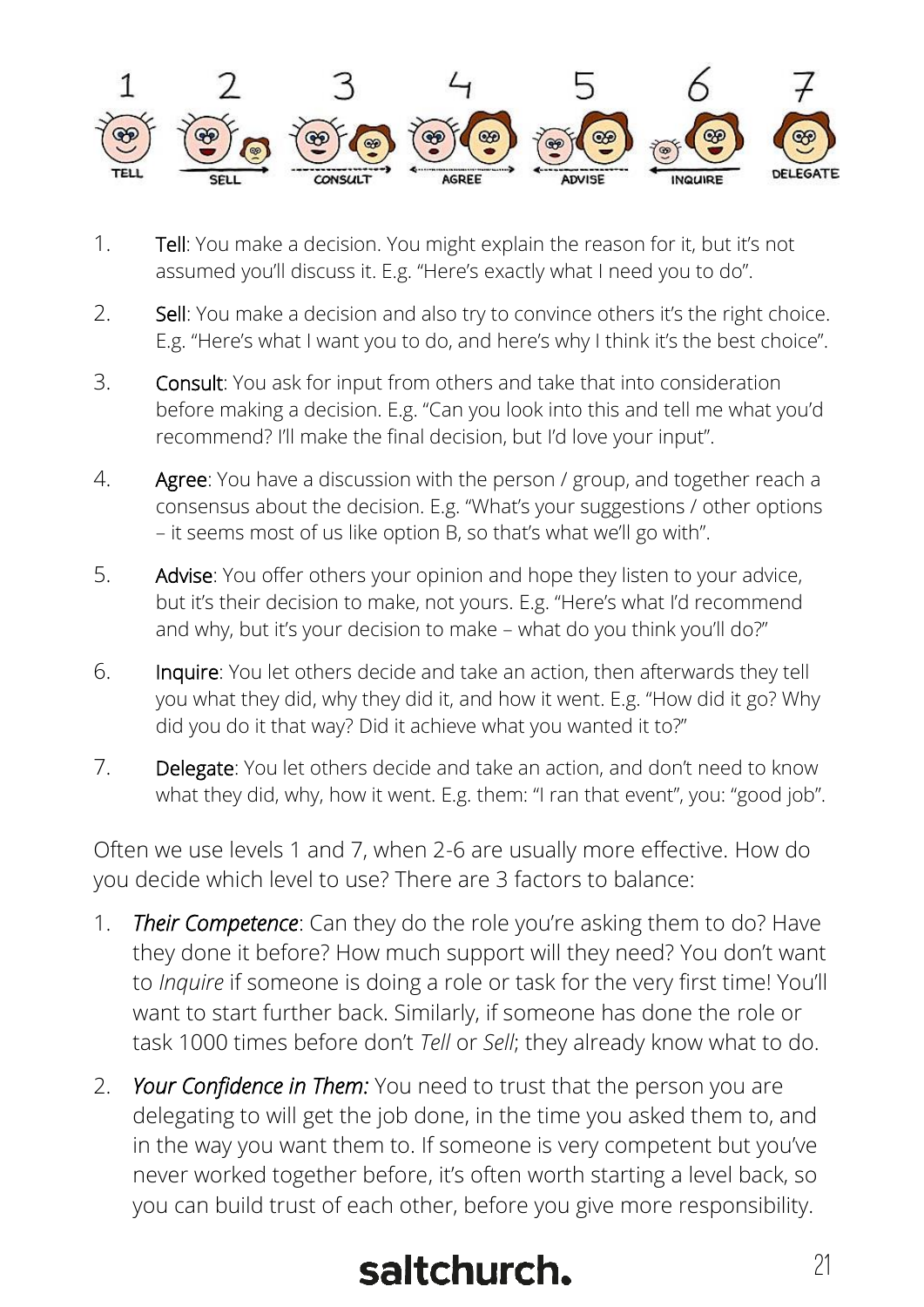3. *Consequences*: If you're giving a real responsibility (and you should be) then there'll be real consequences if things go wrong. If a serious bad outcome is a possibility you wouldn't *Inquire*, but might *Agree* / *Advise.*

Safe Ministry Tips: It's important to know your own personality and leadership tendencies when delegating. What roles do pride / anxiety / perfectionism play in your delegation? Are you tempted to micro manage? How will it affect your relationship with someone if they "fail"? What will you do if the group decides on an action you disagree with? How do you show people that you trust them? These are helpful things to consider, as delegating is about working together.

## **Summary**

Delegation allows you to achieve more than you could on your own, and it empowers people by giving them real responsibility. More than this, it allows Christians to do what we've been saved to do: to join in God's work. God wants all of us to share in His work, for our joy and His glory.

## Discuss & Apply

- 1. Do you find it difficult to delegate to others? Why, why not?
- 2. For your own team and ministry, come up with an example of when you would use each of the 7 levels of delegation.
- 3. Is there something that has been delegated to you but you're not sure what level it is? Guess, then ask your leader if you're right.
- 4. Is there something you could delegate to someone on your team? Who could do it? What level would it he?

Attempt to delegate it to this person. If they're willing to do it, reflect after they finish the job / task: how did it go? Did clarity about the level of delegation help?

Next time you delegate to that person try using the next level.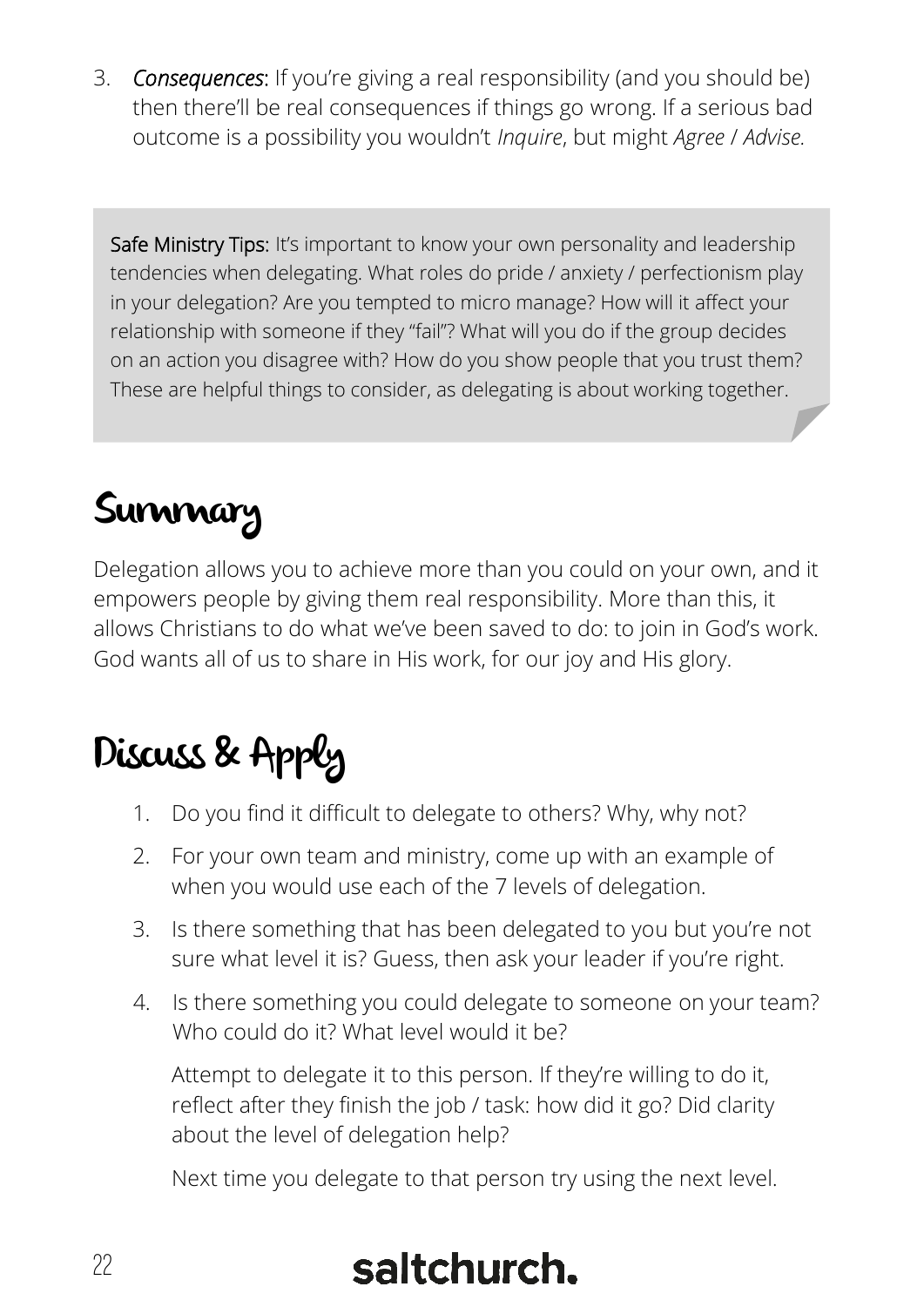<span id="page-22-0"></span>

## Giving Feedback: The Why

Feedback can be awkward, even if it's positive! Some people love to get and give it, others hate it. However you feel about it, if you're going to lead a team you'll need to become comfortable with feedback.

Most people want to do a good job, and want to know when they are and when they are not. Feedback is a way to encourage and train, and to keep people in your team accountable. It's also a way you can become a better leader. All of which means you and your team are more likely to get the job done and to enjoy doing it.

#### People Deserve to Know the Truth

Wisdom in Leadership, Chapter 46.

*We know we should tell the truth. The bible says we should, we've been taught since we were little to do it, and we're Christians. Of course we tell the truth, right?*

*Although we don't want to lie or communicate less than the truth, we probably don't speak the truth as much as we think we do. You're probably aware of how many times you don't say what you're really thinking or feeling so you can be 'kind'; to a boss, a coworker, or a person you lead. Whether it's one-on-one or in a meeting, we often don't say what we're thinking because we don't want to be cruel or to publicly embarrass or upset someone. No-one wants to do that.*

*We want to be gracious and self-controlled. We don't want to hurt anybody's feelings and so we don't say what we think. We don't speak up or disagree, at least to the person's face. And yet we know, as Paul reminds us in Ephesians 4:15, that we need to speak the truth in love. But we're often more comfortable speaking the truth in love about a person instead of to the person.*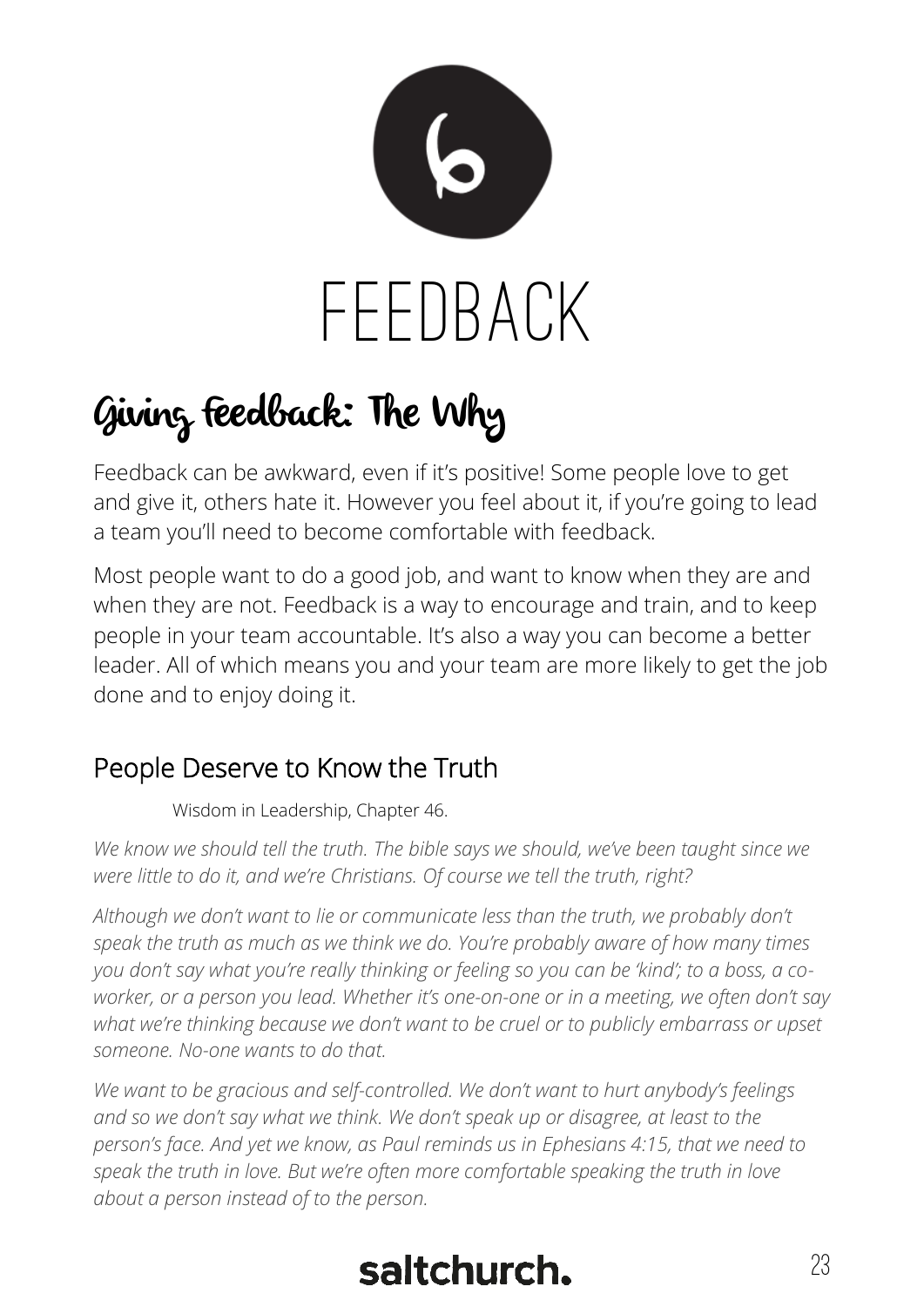Ephesians 4:15 is a helpful verse when it comes to giving feedback.

*'…speaking the truth in love, we will grow to become in every respect the mature body of him who is the head, that is, Christ'.* 

*Truth* isn't saying what people want to hear, or speaking half-truths that leave things out because we want to be "kind". It's speaking the *truth*, to help people grow as Christians and servants of God. It's especially speaking the bible's truth, which…

*Is useful for teaching, rebuking, correcting and training in righteousness, so that the servant of God may be thoroughly equipped for every good work (2 Tim 3:16-17)* 

*But it's truth in love*. Love is about your *manner*, the way you speak when you give feedback. It's also about your *motive*, loving your brother and sister in Christ so much you're willing to endure the uncomfortableness of giving feedback, to help them grow as Christians; *'not looking to your own interests but… to the interests of others' (Phil 2:4)*, and being careful to *'first take the plank out of your own eye, and then you will see clearly to remove the speck from your brother's eye.' (Matt 7:5)*

## Giving Feedback: The How

#### What do I Say?

No need to complicate it. Just say: 'can I give you some feedback?' then share something they're doing well, or could do better. Other statements:

- 'I've seen you doing this [give an e.g.] or being this [give an e.g.], and that's exactly what we want in this team. Great job!'
- 'Can you make this change [give an e.g.] in what you're doing, to better fit with what we want our team to do?'
- Or link it to your team's purpose 'In our host team you've welcomed visitors so well *and that's great because we want to love people who visit Salt*.'

You can also combine it with a bigger check-in with the person, and ask:

- Do you feel like you know what you're doing in this role?
- Which bits are you finding easiest and hardest? Do you need any advice?
- Let me give you this (positive feedback) or this (suggested way to improve)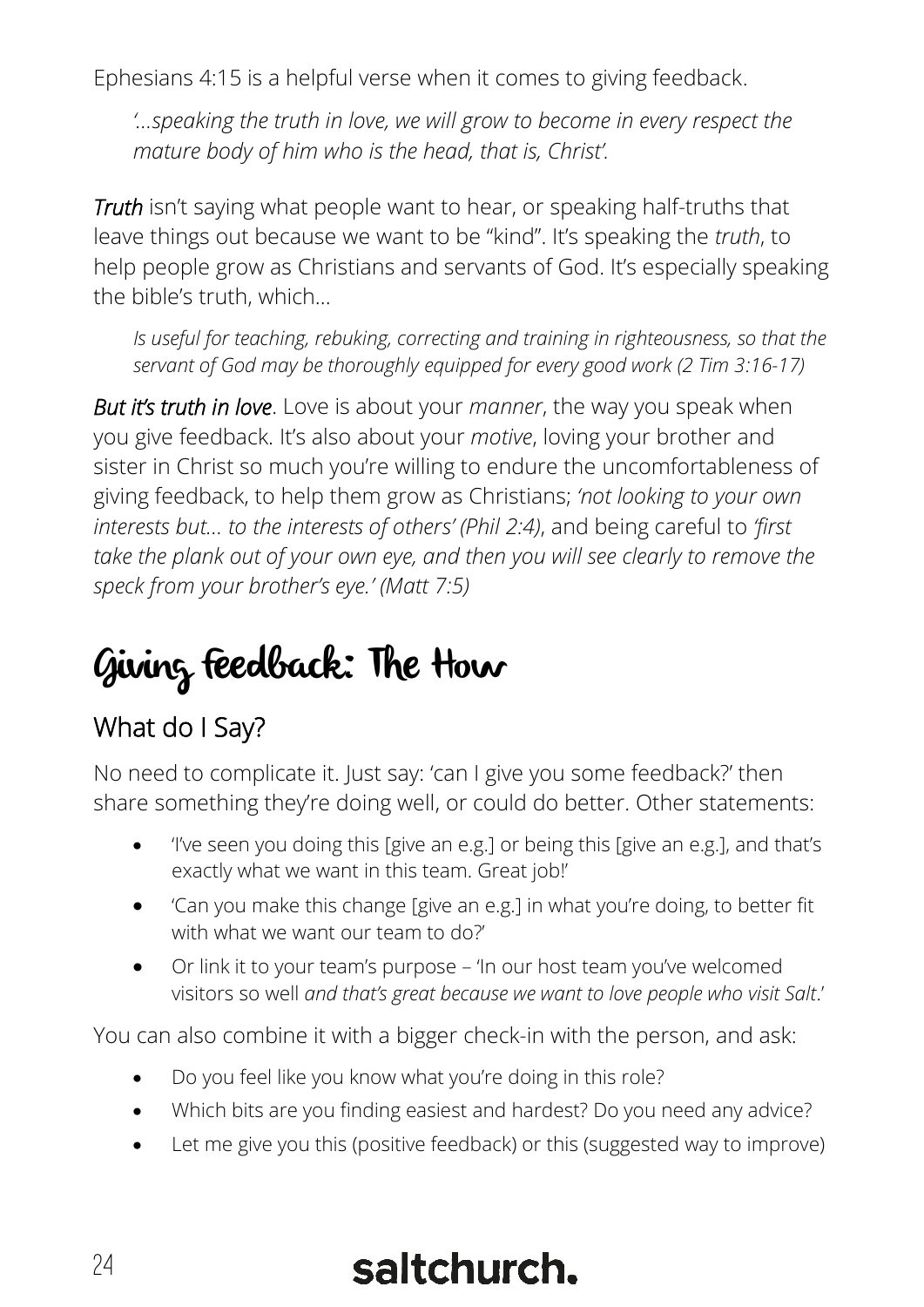#### How Often?

There's no rules. It'll depend on what the people in your team need, and any issues that may need attention. Some things to bear in mind:

- When someone starts in a new role, they'll need more regular feedback as they're less sure of what they're doing.
- When a job is completed, people will be wondering if it went well. If you don't give feedback, they may conclude they did something wrong.
- If giving feedback still feels uncomfortable or awkward for you, give it more often than you think you need to, to help your become better at it.

#### Should I say Thank You?

At Salt we want to serve first and foremost from our love for Christ. We love him because he first loved us (1 Jn 4:19); we serve him because he first served us (Mk 10:45). Because all we do is for Christ, there can be a small problem when you thank someone for serving. Saying 'thank you' can create the impression someone is doing the role *for us* instead of *for Jesus*. With a 'thank you', we might accidentally teach someone to be seeking our praise as they serve, instead of serving to please their Lord Jesus.

The solution isn't to say nothing though! We want to encourage the people in our team, and acknowledge their service. So here are some alternatives:

- I'm so thankful to God for how he's using you in this team / role
- That was such a great way you served lesus / God's people
- You put so much effort into that, and it was really appreciated by (person)
- God is using you to make an impact here

It may take some getting used to but it's a worthwhile shift to make, so we can all work together to remind each other who we're ultimately serving.

## Getting Feedback: The Why

As a leader you'll inevitably receive feedback. When you get some, you might feel defensive or attacked. Proverbs has some sound advice for us:

*A wise son hears his father's instruction, but a scoffer does not listen to rebuke… Better is open rebuke than hidden love. Wounds from a friend can be trusted, but an enemy multiplies kisses. (Proverbs 13:1, 27:5)*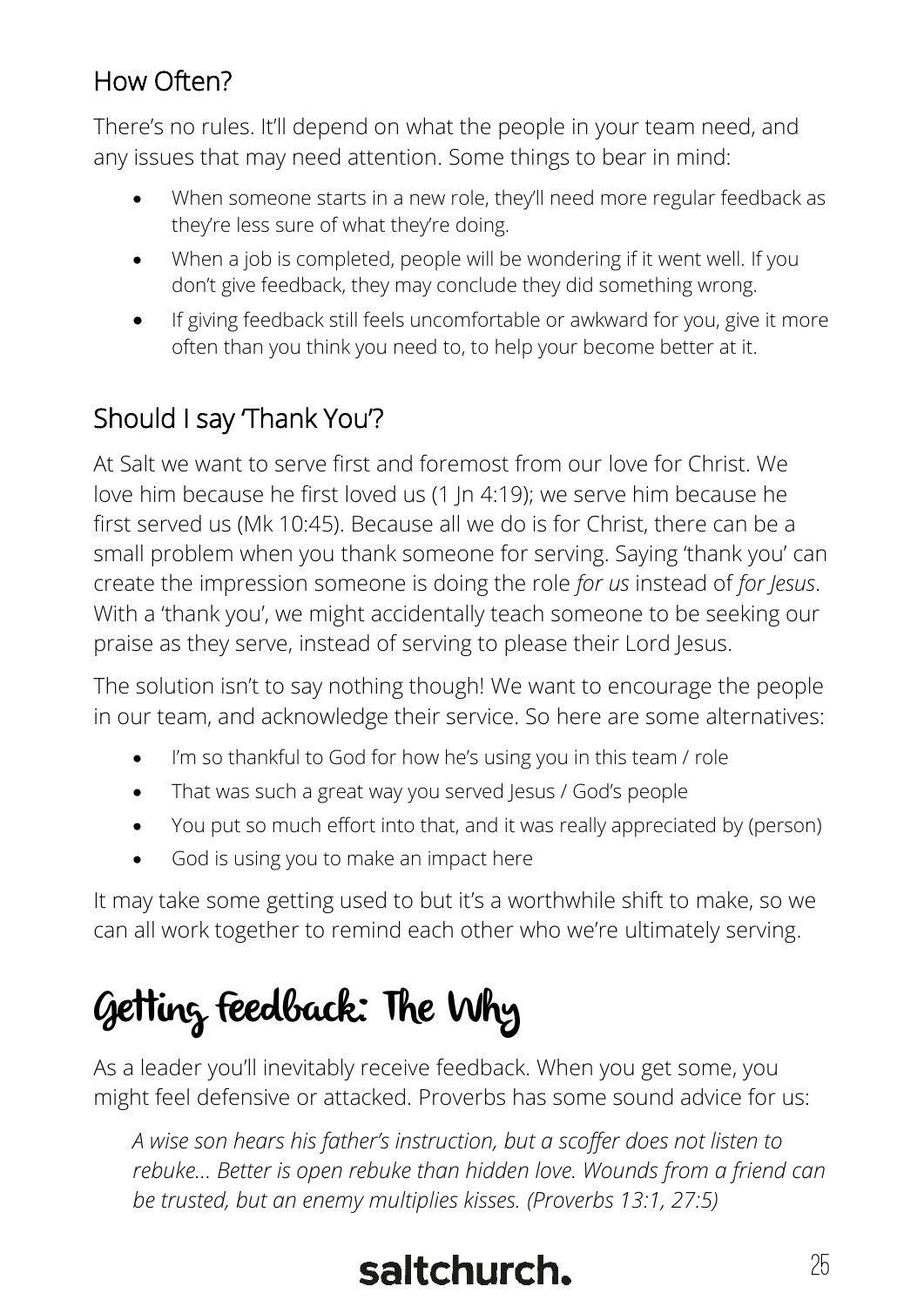There are also deep truths from the bible that help us receive feedback:

- *Saved by grace*: our identity isn't based on our performance (what we do or don't do). We're sae with God due to Christ's performance.
- *Transformation*: God is making is more like Christ. We're saved sinners, so of course we'll get things wrong and need to repent and grow.
- *Needing the Body:* because of self-deceit and being blind to our own sin, we need Christians to point out things we can't see about ourselves.
- *Gifts*: we're not gifted by God to be good at everything. God gives each part of His body gifts so we can all work together (1 Cor 12).
- *Forgiveness*: at times people will misunderstand us, say things they shouldn't, or accuse us of things that aren't fair. When that happens, we can forgive, *'just as in Christ God forgave you' (Eph 4:32)*

## Getting feedback: The How - Constructive Feedback

Every time someone gives you feedback you have an opportunity to grow. Work hard in the moment to listen and understand. Assume the person is speaking the truth in love. (Even if they're not, there's probably a nugget of truth in what they say worth reflecting on).

Afterwards pray about what they said, ask yourself if it's accurate (or ask a friend or your leader), and what steps you can take to grow. If you've done something wrong, apologise to God and to the person you've wronged.

## Getting feedback: The How-Positive Feedback

When people give you praise or encouragement that's great! It can bring a danger though, of feeling proud to be noticed rather than thankful to God for what He's done in and through you. One way you could help yourself guard your heart could be to direct that praise to God. For example, if someone says 'you did a great job' you could say 'That's encouraging! I'm thankful to God for how He's using me'.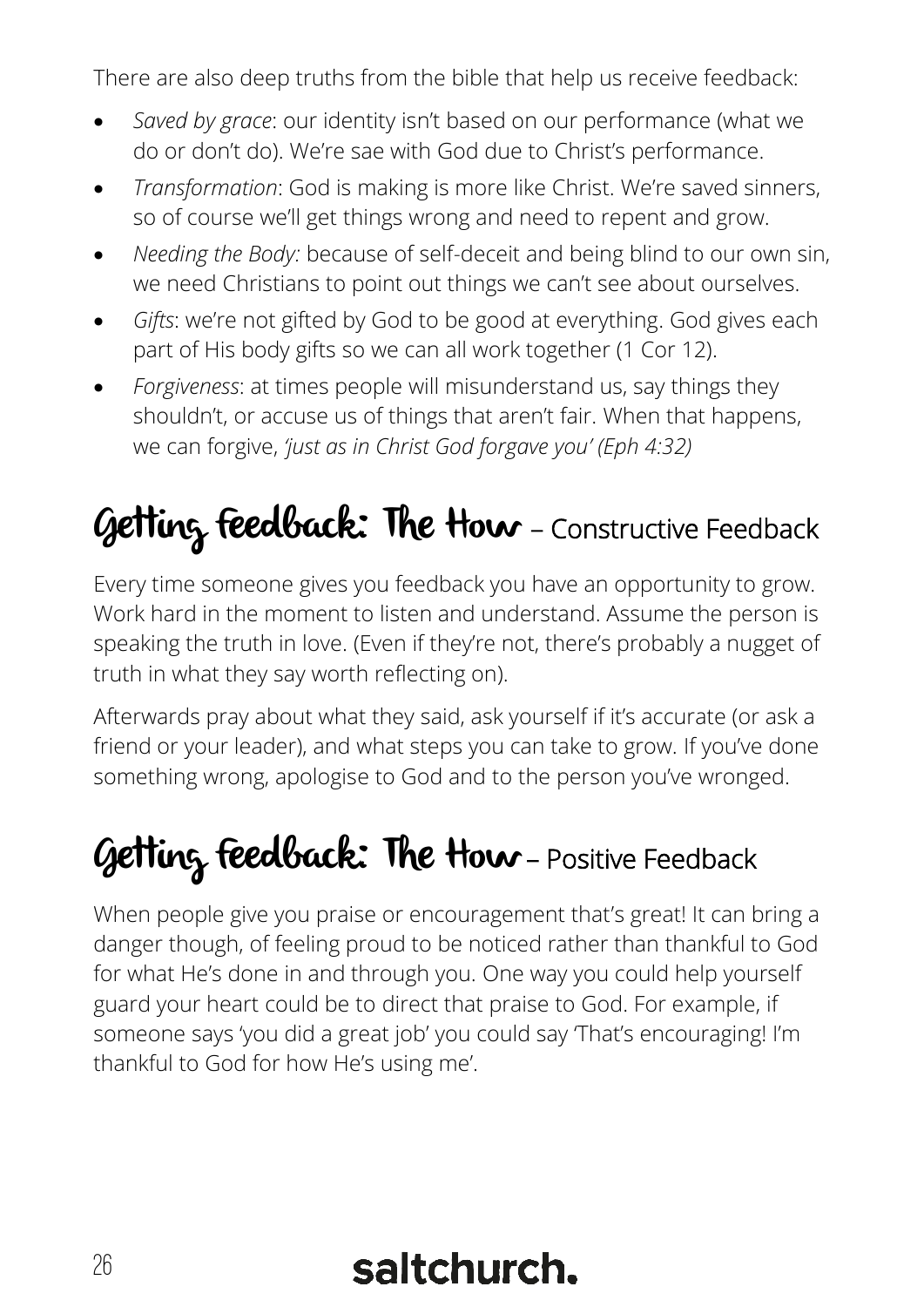Safe Ministry Tips: People are more likely to receive and give honest and useful feedback if they feel safe. You can encourage this culture by demonstrating respect for all ideas, and being thoughtful in how and when you give feedback.

When your team is new you can help by bringing anonymous feedback, just to get past those initial hesitations. For example: at your first meeting you can give everyone 3 slips of paper and ask them to write 2 things we're doing well, and 1 thing we can improve. Compile the answers and discuss these openly together.

If you need to provide negative feedback, unless it can be given in a way that applies to all members of the team, it's probably more respectful to talk to the person individually. You're more likely to promote positive changes if the person doesn't feel embarrassed or defensive in front of others.

## **Summary**

As a leader it's important that you tell people in your team how they are going, whether they're going well or have room to improve. Don't assume they know how they're going. Speak the truth in love to help them grow.

It's also important to hear and receive feedback from people on your team, to listen well, apologise if you need to, and take the opportunity to grow.

#### Discuss & Apply

- 1. How do you react when you get feedback? Be honest are you crushed by negative feedback, but you thrive on positive?
- 2. When did you last give someone feedback? Was it negative or positive? Do you find giving one kind harder than the other?
- 3. How often do you think you should give your team feedback?
- 4. Write a list of something positive and something constructive you could say to each person in your team. Over the next few weeks, share this feedback with your team members.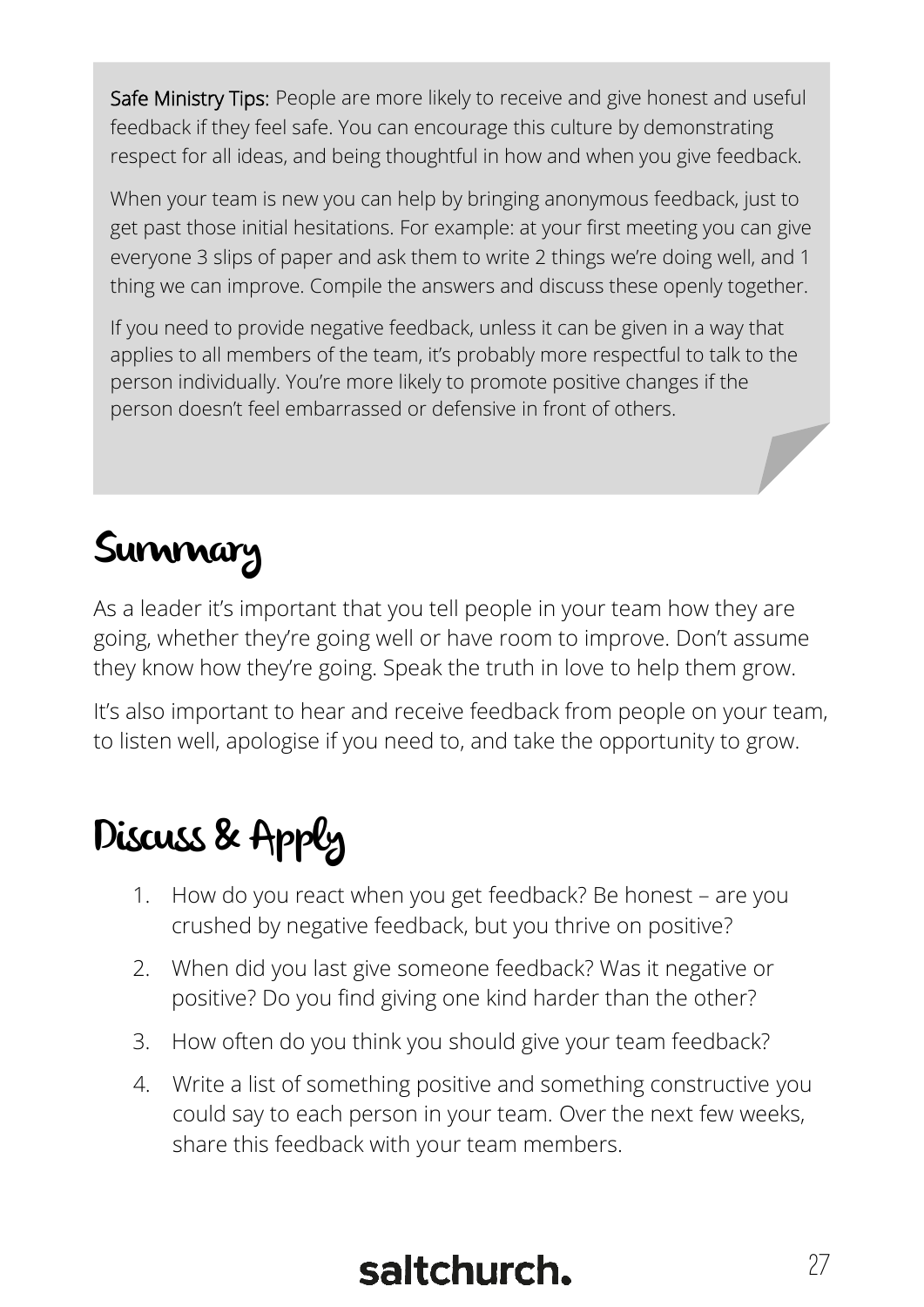<span id="page-27-0"></span>

#### Understand the Life-cycle of a Team

*Wisdom in Leadership,* Chapter 45

*Simply gathering a group of people, giving them a common purpose, and calling them a team doesn't automatically make them a team. As we've seen, a team behaves differently from a group of people. Once a group begins to form into a team, though, they won't function in only one way as a team. The way the team behaves will change and evolve over time. Teams have a clear and predictable life cycle. Generally speaking, teams will function in a certain way at the beginning and then their behaviour will continue to change in broadly predictable ways.*

*It's important to know these stages, because once you determine which phase your team*  is in you will know better how to lead them. Understanding the different stages will help *you to understand what's normal and what's not. You'll know how much you should worry about a certain behaviour and what markers you should look for when your team is moving into a new stage.*

## Leading a Growing Team: The Why

*Lazy hands make for poverty, but diligent hands bring wealth. (Prov 10:4)*

Proverbs gives us lots of 'wisdom' – not simply 'good advice' but wisdom from God about how to live in His world. Business leaders / psychologists / sociologists give us this kind of wisdom. Many experts point out 'wisdom' when it comes to teams: that they follow predictable patterns, and move through stages. Wise leaders will see and work with these patterns.

However, the start of *true* wisdom is a right response to God…

*The fear of the Lord is the beginning of wisdom (Prov 9:10)*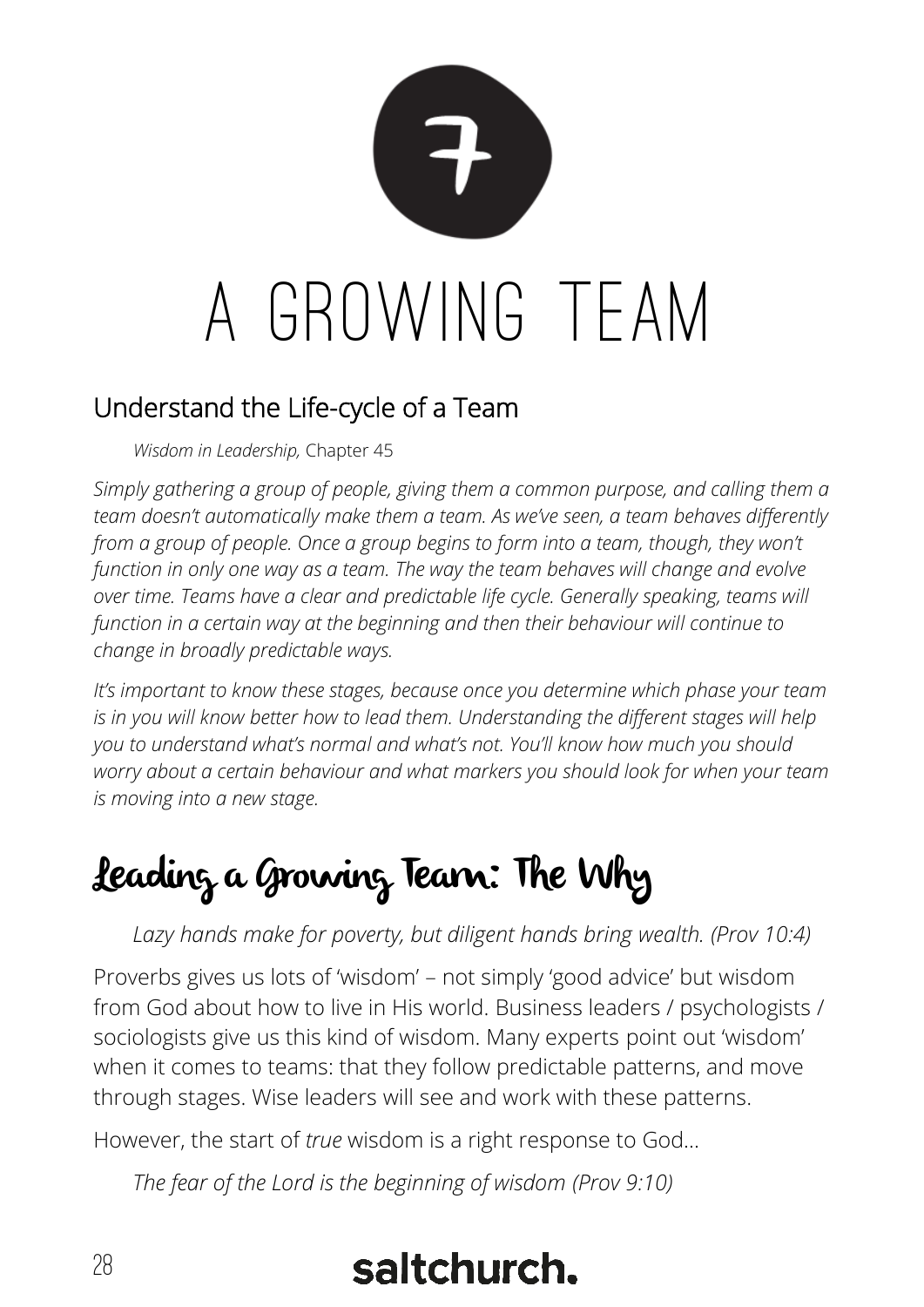Trust in God, and a reverent fear of God, enables us to take this wisdom from the business world and use it as God intended: to please God by following it for His glory, not for our own. The wise Christian leader will listen to the wise advice of others *and* fear the Lord.

## Leading a Growing Team: The How

Teams normally move through 4 stages as they grow. Another common label for these stages is: forming, norming, storming, performing.

#### Stage 1: The FORMING or 'Let's get started' Stage

When you first pull your team together this is how they'll tend to interact.

- Some members will be excited, possibly with unrealistic expectations of what can be achieved (by them, or by the team).
- Some will be anxious about the unknowns they face, asking: What is expected of me? How will I fit in this team? Can I really do this role?
- They may be cautious about your ability to lead. They'll be working out how they relate to everyone else in the team. They will depend on you to take charge and explain everything clearly

The best leadership style at this stage is: *A Directing Style.* Explain exactly *what* you want done and *how* to do it. Lead your team by explaining, clarifying and encouraging people to have their first go at the role.

#### Stage 2: The FIGHTING or 'Not sure I like this' Stage

After a short-time, team members will start to find things difficult.

- People might be frustrated at parts of the role or you as leader. They won't enjoy still needing you to explain things and instruct them.
- They might feel inadequate for the role or task, confused about what you're asking them to do, or believe what's asked of them is unrealistic.
- They might feel negative towards some of the other members of the team, and team meetings might have an undercurrent of competing agendas.

The best leadership style at this stage is: *A Coaching Style*. Be *directive* (keep explaining what to do and how, as before) *but also reassuring* (listen well, problem-solve, encourage, resolve tensions and conflicts).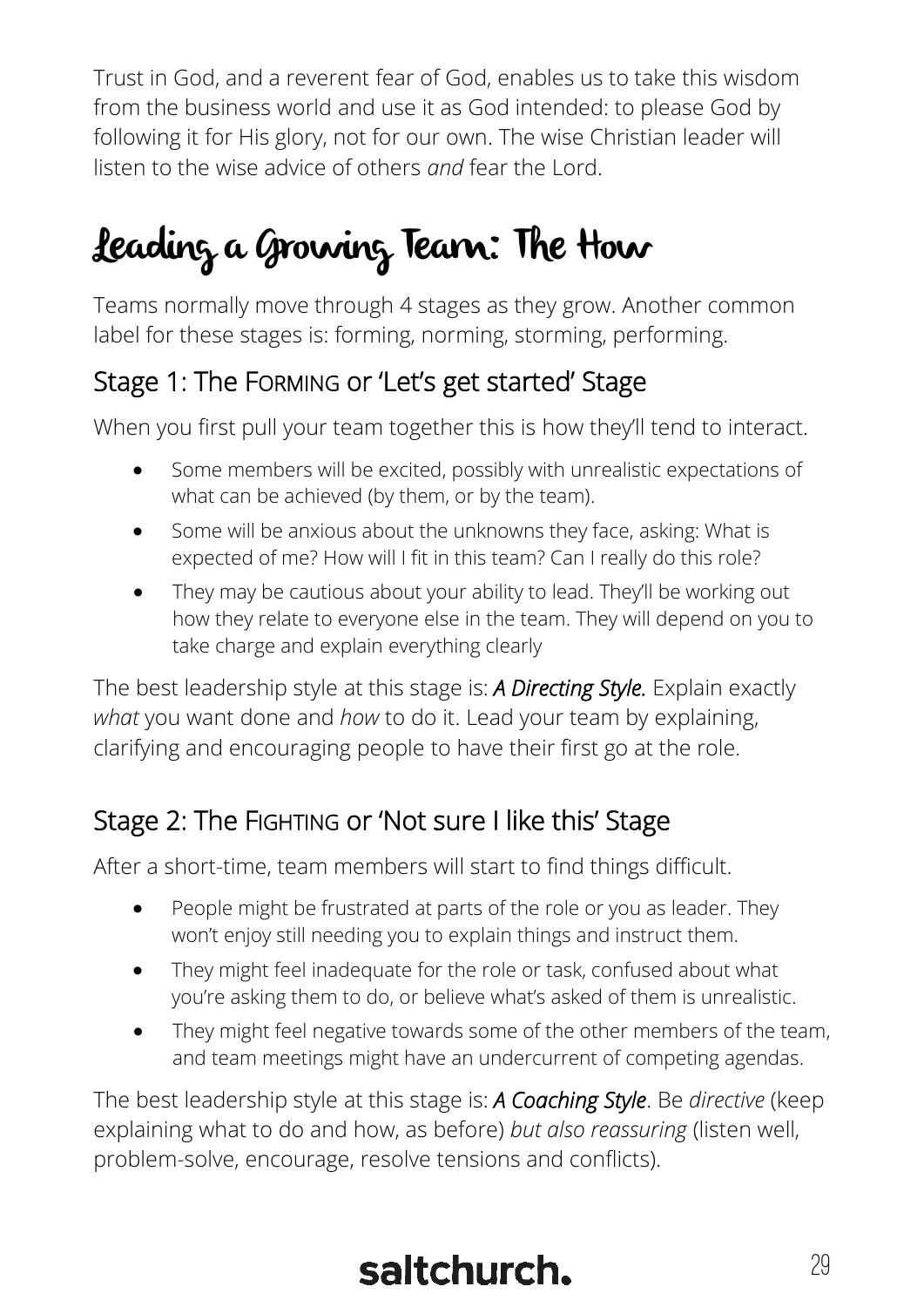#### Stage 3: The FIGURING OUT or 'We're getting somewhere!' Stage

Now that you've worked through the first 2 stages, your team will feel more settled and be consistently performing well in their role. They'll have:

- More realistic expectations of what can be achieved, a growing confidence in their ability to perform the role, and people sharing more often that they're enjoying the team and the role.
- A growing sense of respect, trust and support for each other, with a vibe of team-ship and camaraderie.
- More openness in sharing and giving feedback in discussion times.

The best leadership style at this stage is: *A Supportive Style.* Your team largely knows what to do, so your role is: to facilitate discussion rather than overly direct it, to help the team manage and solve its own conflicts, and to use the team's own ideas and creativity to shape where you go next.

#### Stage 4: The FLOURISHING or 'We're smashing it!' Stage

This is where we all want to be! Your team:

- Has seen some success and is excited by what has been achieved and what can still be achieved.
- Is confident about being able to complete tasks or reach their goals. They share responsibility for tasks, and train each other.
- Enjoys the role and enjoys working together to achieve the role.

The best leadership style at this stage is: *A Delegating Style.* It won't be only you who gives feedback on how the team is going; it'll also come from each other. You can ask the team to make decisions. Most problems can be solved through discussions at meetings. You can put more of your efforts into starting new things and directing the team towards those things.

#### 2 Last Thoughts on These Stages

• You can't skip a stage

Can't you skip straight to flourishing? No, if your team is going to flourish you can't skip the initial awkwardness, or the conflict. Be ok with growth taking time, and help by using the best leadership style at each stage.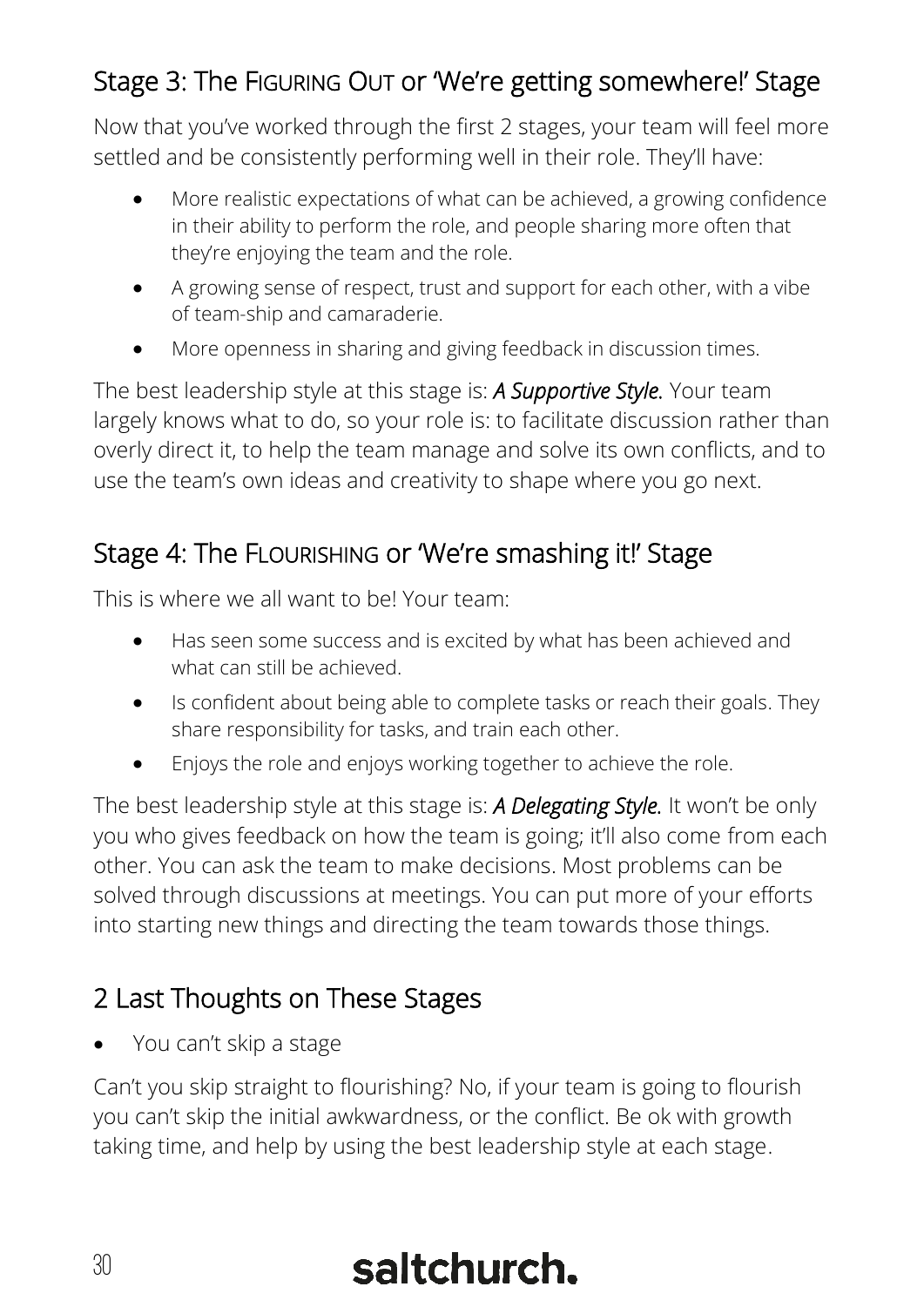• Add in a new member

If a new person joins your team it'll take time for both them and your team to adjust to the change. A new member often moves your team back a stage, e.g. from 'flourishing' back to 'figuring out'. You can smooth that process by introducing the team to the new person: tell them the in-jokes, ask everyone to share one thing about another team member. You can also smooth that process by explaining how the team works: tell the new person what the team expects from them and what they can expect from the team. Help them join a team that serves together.

## **Summary**

God is generous: He has shared wisdom about the best way to live in His world with Christians and non-Christians alike. Many experts have noticed this wisdom when it comes to teams – that teams operate in a predictable pattern, moving through 4 stages.

If you can identify the stage your team is at and use the leadership style that best suits it, then you can better lead your team to achieve what you're trying to achieve, for God's glory.

## Discuss & Apply

- 1. What stage do you think your team is currently at? How can you tell it's at that stage?
- 2. Which leadership style would be most appropriate for your team at the moment? What could you do to lead more in that style?
- 3. What can you do to move your team to the next stage? Remember this could be a process that takes months, so, what *gradual* steps can you take to move in the right direction?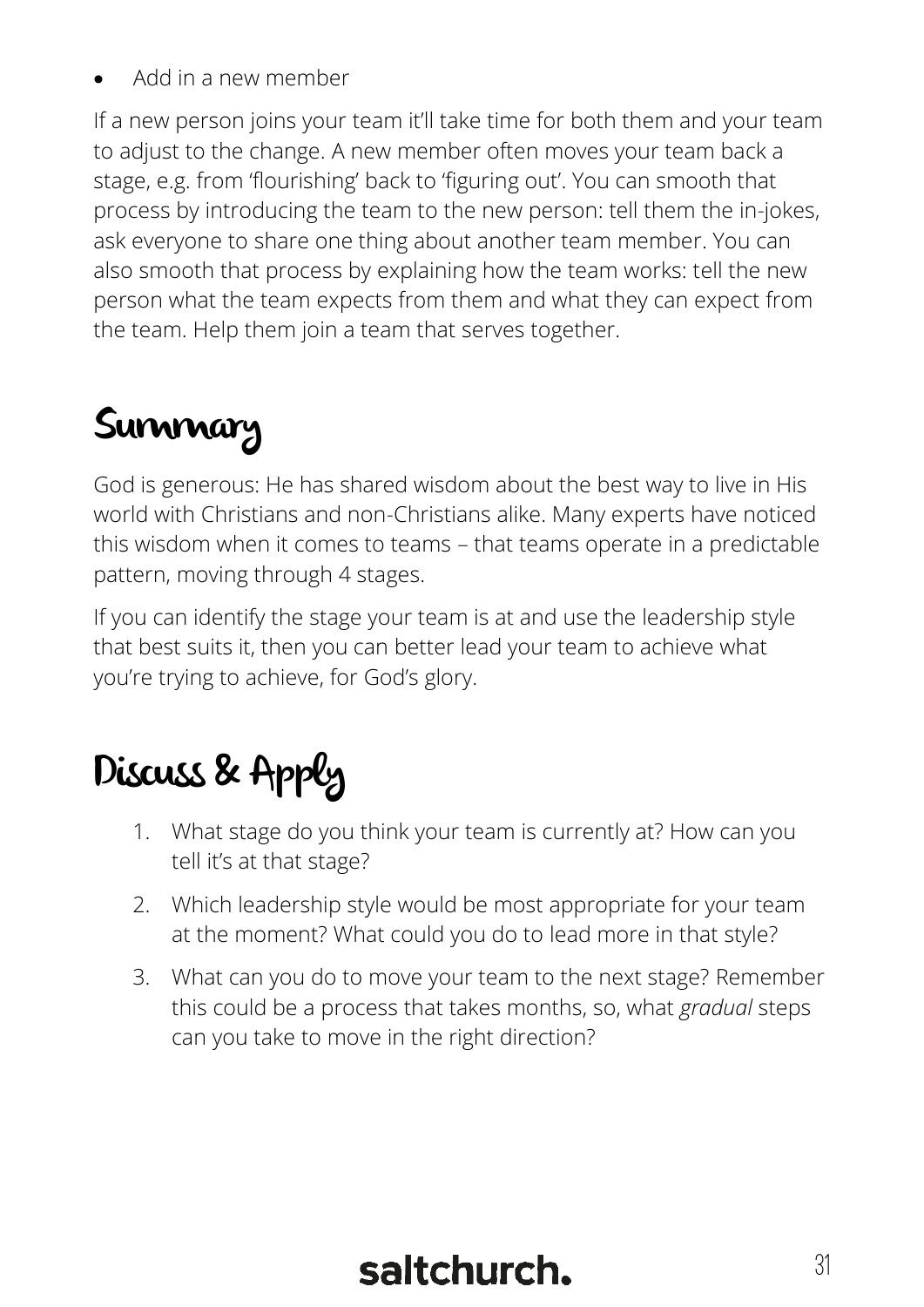<span id="page-31-0"></span>

#### The Most Trustworthy Profession is…

In a recent survey, participants were asked to rank professions based on how trustworthy they thought they were. The highest rank went to Doctors – and with good reason. Doctors have specialised knowledge, recommend treatments that carry levels of risk, and work with people when they're at their most vulnerable. In some situations, your life is literally in their hands.

Given the power Doctors have over their patients, Doctors need to be held to a high ethical standard. The Medical Code of Conduct requires them to promise to act for the good of their patients, and not to cause harm. We're shocked and horrified when we hear of Doctors mistreating their patients, because this goes against their basic ethical standards.

Sadly, in the same survey, pastors / clergy / priests were rated amongst the least trustworthy professionals. It wasn't clear in the survey *why* people ranked faith-based leaders as untrustworthy, but we can hazard a guess that the widely publicised failures of religious leaders to live up to the moral standards of their faith influenced people's responses.

Doctors take on significant responsibility for their patients. Christian Leaders take on even greater responsibility for people. Far more important than a person's physical body is their eternal soul. God cares deeply about how we lead His people. Look at God's anger at Ancient Israel's leaders…

*"Woe to the shepherds who are destroying and scattering the sheep of my pasture!" declares the Lord… "Because you have scattered my flock and driven them away and have not bestowed care on them, I will bestow punishment on you for the evil you have done" (Jer 23:1-2)*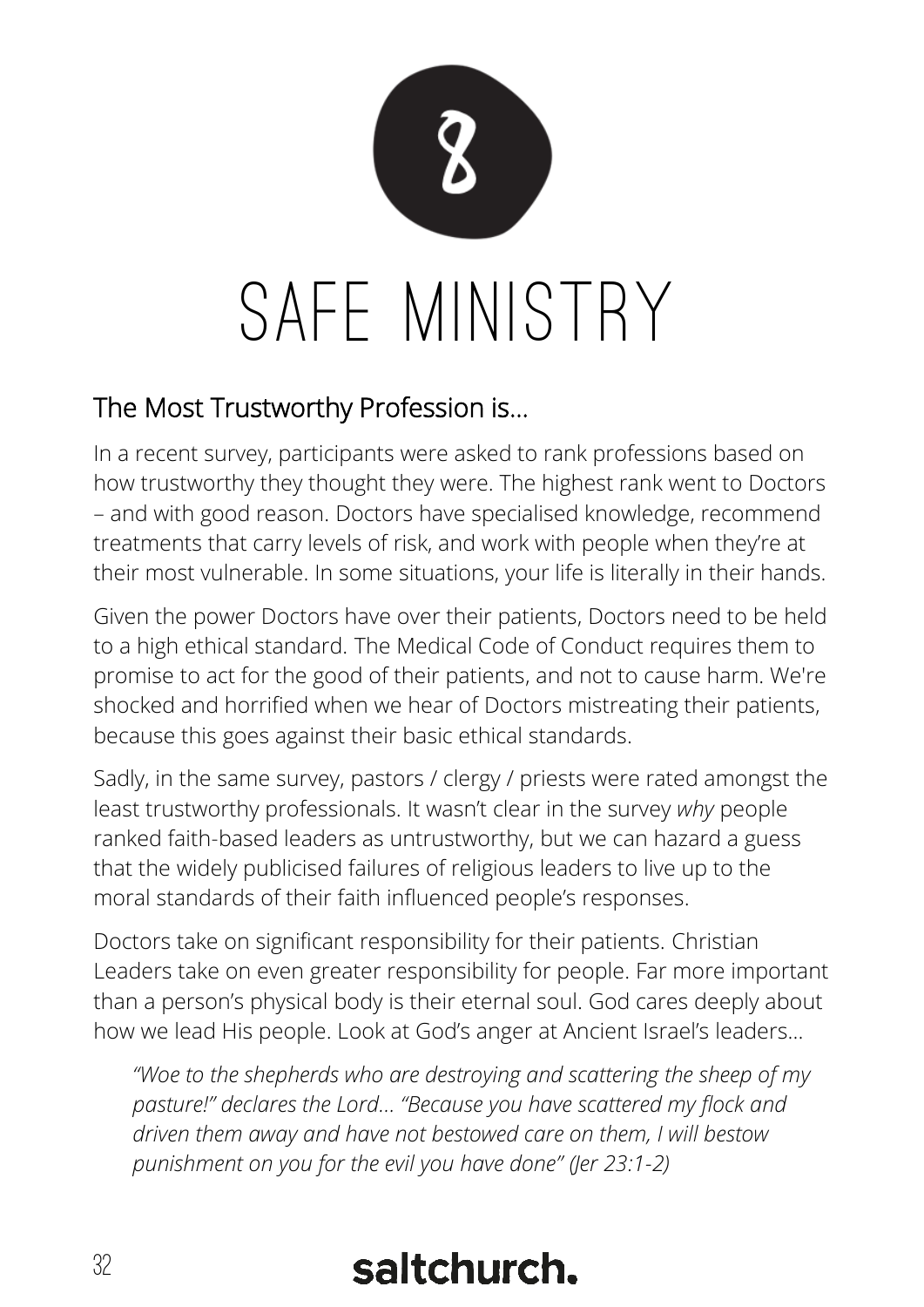#### Safe Ministry

In the same way the Medical Code of Conduct governs how Doctors act, Churches have Safe Ministry Policies and recommended Practices. Some of these are Government requirements; others Churches have created themselves. These Policies and Practices are designed to protect and promote the spiritual wellbeing of people in our church, our teams, and visitors to our church who are exploring Jesus. These Policies and Practices help us avoid behaviours that may be harmful, especially towards children and adults who are already vulnerable and unable to protect themselves.

In one sense, Safe Ministry is very simple – just act in ways that love those you lead, and point them to God's love for them in the gospel. It's also more complicated though, as we're not God and we live in a fallen world as redeemed sinners, so we're tempted to be selfish and we make mistakes. Safe Ministry Policies and Practices help to protect us and the people we lead from mistakes, unwise behaviours, foolishness and sinfulness.

#### Why Safe Ministry Matters

Christian Leadership is a bit like being an ambassador. As we lead others, we represent God and the gospel. Paul talks of himself this way…

*Follow my example, as I follow the example of Christ (1 Cor 11:1)*

*We are therefore Christ's ambassadors, as though God were making his appeal through us. We implore you on Christ's behalf (2 Cor 5:20)*

As Christians and even more so as leaders, the way we behave will be assumed to be approved by God and to represent God's values. Leaders set the standards their followers' copy, so it's crucial that our behaviour reflects God's standards. We must take care to *'put no stumbling block in anyone's path, so that our ministry will not be discredited'* (2 Cor 7:3).

This isn't to say that we leaders must be perfect and sinless! We're saved by Christ's perfect sinless life and death in our place. We're being transformed by the Holy Spirit. We will inevitably sin and make mistakes. How we handle those errors though, is also part of how we lead others, as we humbly admit our failures, and point people to God and our daily need of His grace and forgiveness.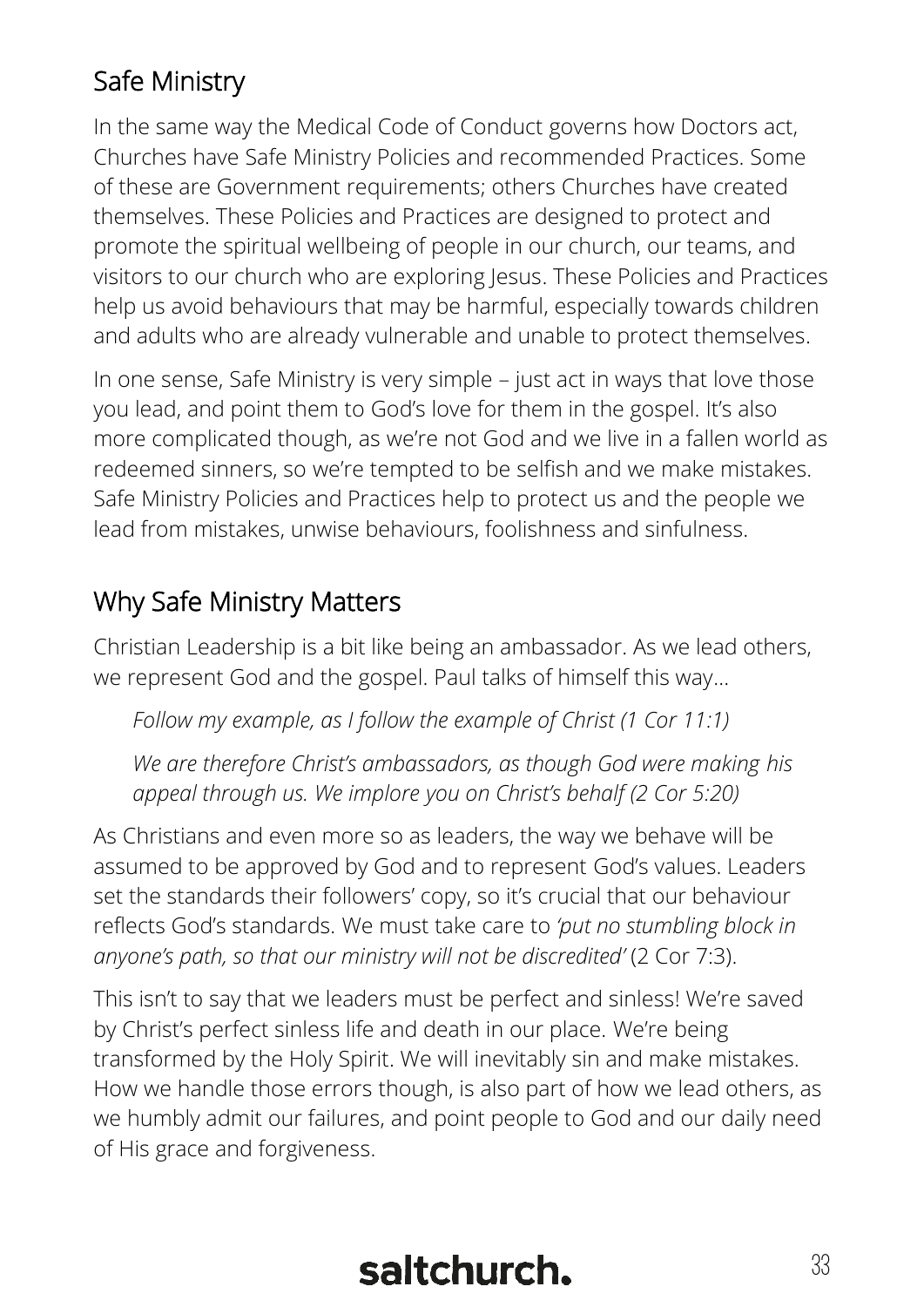#### Some Practical Examples

These examples help you think through how you'd handle a situation where "something feels a bit off". It's useful to consider how you'd work out whether to say or do something, and to make sure you know the right process you should follow. For the following situations consider:

- What is the "red flag" here? What could be the area of concern?
- What do you need to do next?
- What would you do if you didn't know what to do in the moment?
- What would Safe Ministry Guidelines advise you to do in this situation?
- Is this a reportable situation, where you need to tell the Government?
- What further information would change the situation for you?
- 1. You notice a female Salt member appears to feel uncomfortable around a particular guy, who appears to always try to talk to her alone and exclude others from their conversations.
- 2. Someone regularly hangs around late after Gatherings, is often the last to leave, and doesn't appear to have anywhere to go afterwards.
- 3. A friend tells you they feel like they've been "hassled" into serving on a team, and they only said yes so that they would be left alone.
- 4. Someone repeatedly makes sexualised jokes in your Small Group.
- 5. A specific subgroup of people at Salt are repeatedly told they should behave a certain way, or else shouldn't call themselves Christians. But other subgroups do that behaviour and it's not commented on.
- 6. A team leader repeatedly comments on how attractive he finds it when women wear short skirts.
- 7. You've noticed a member of staff has lots of contact with someone of the opposite sex, both in groups but also alone in private places.
- 8. It is announced at an AGM that those who give the most financially will be granted positions on the Administration Committee.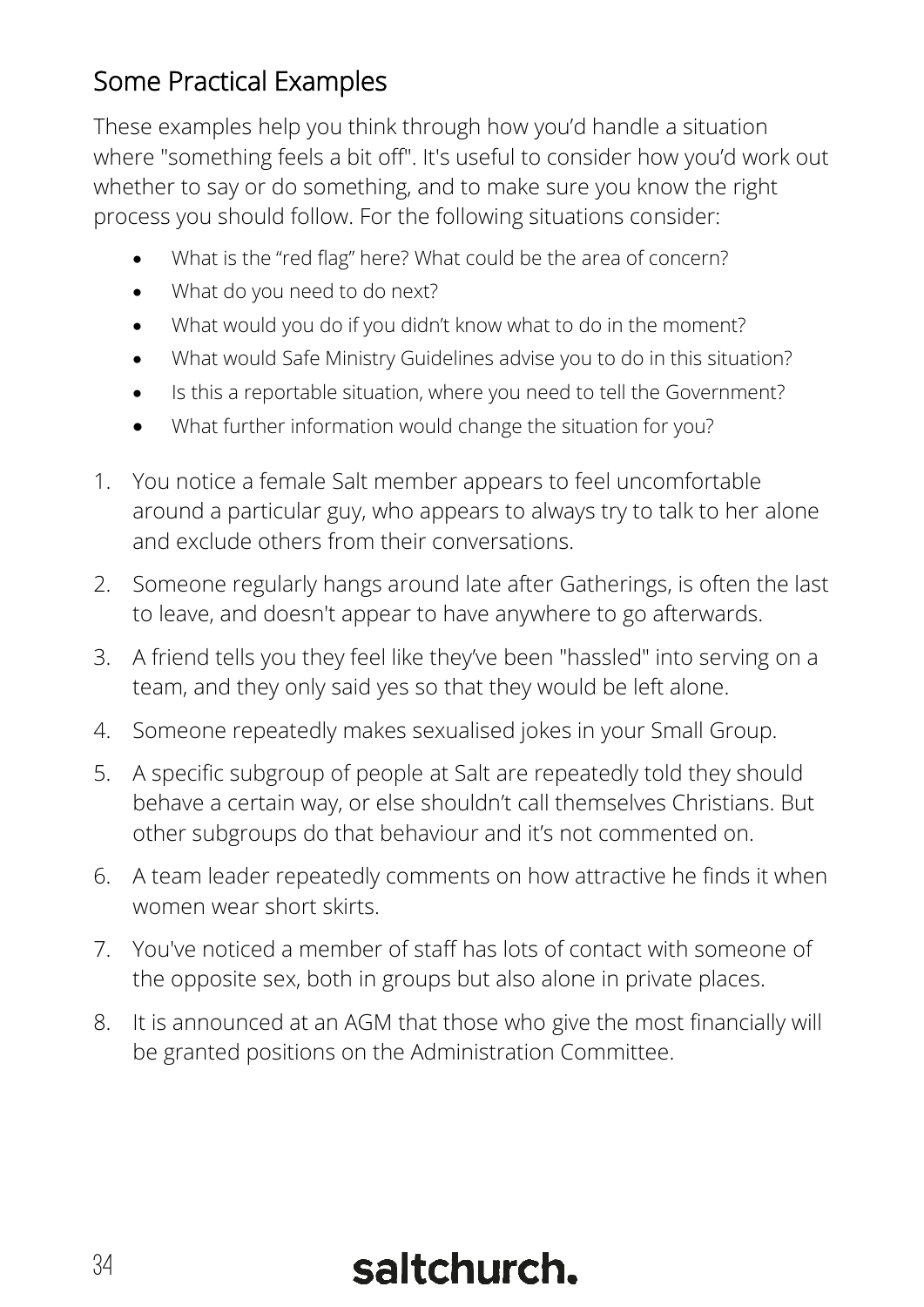#### Who Do I Ask?

If you're ever unsure what to do or how to respond to a situation, or if you want to raise a concern, you can contact Salt's Safe Ministry Supervisors by emailin[g safeminstry@saltchurch.info](mailto:safeminstry@saltchurch.info) or by talking to the male or female Safe Ministry Supervisors at your Gathering.

#### **Summary**

Salt Church's Safe Ministry Policies and Practices are about so much more than complying with Government requirements. Safe Ministry is about protecting and promoting the spiritual wellbeing of everyone in our church. It's about imitating and pointing people to the God who cares.

*Cast all your anxiety on him because he cares for you (1 Pet 5:7)*

## Discuss & Apply

- 1. Did you find anything confronting or unsettling in this chapter?
- 2. Have you observed anything at Salt that seems unsafe or doesn't protect vulnerable people very well? Who could you tell that to?
- 3. Are there any changes you could make to your team, or the way you lead, to make it safer for vulnerable children or adults?
- 4. Have you completed Salt's Safe Ministry Training Course? Email safeministry@saltchurch.info to get started.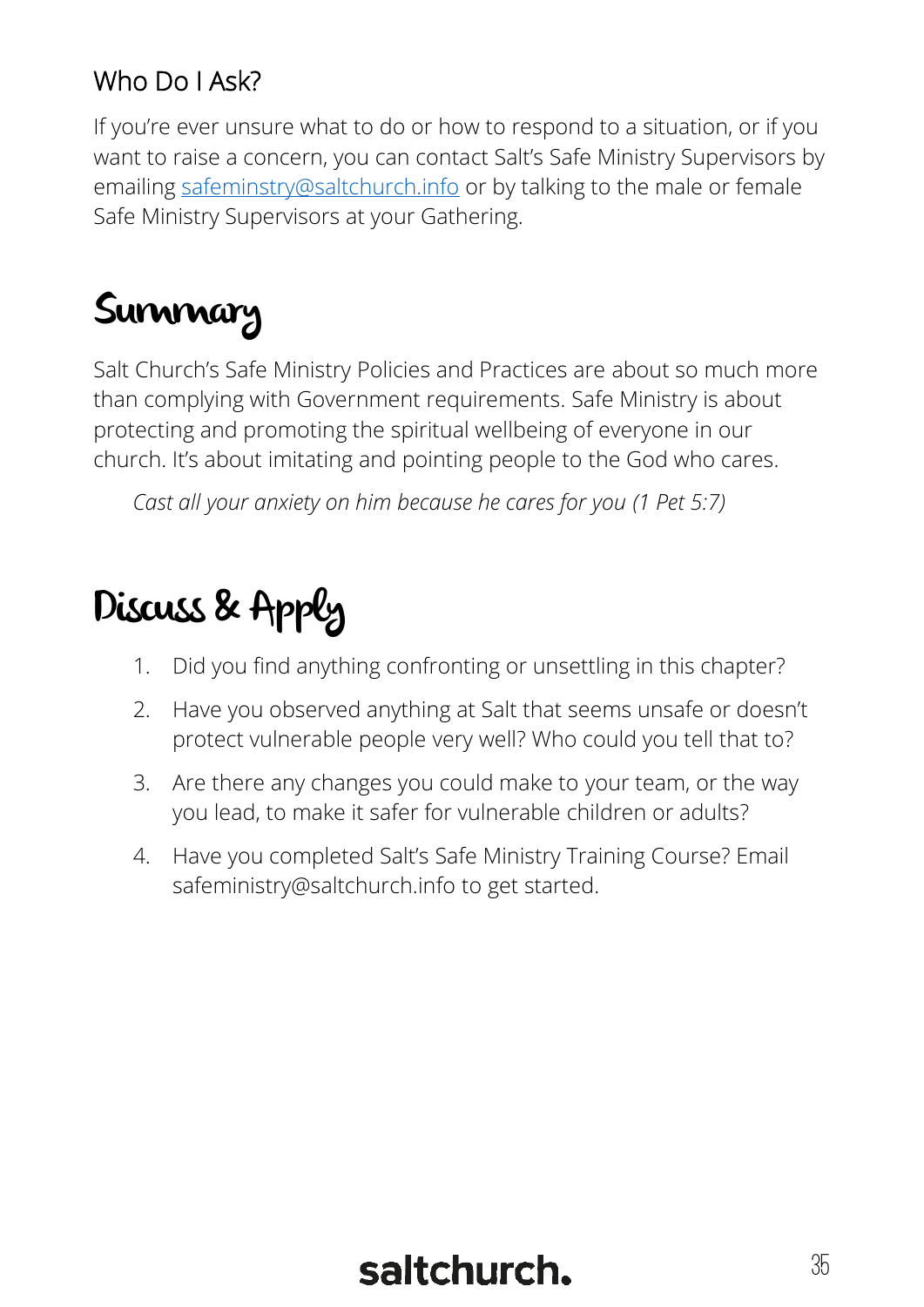## <span id="page-35-0"></span>More Resources

#### Articles

For stacks more articles and videos to help you grow as a leader check out: [www.saltchurch.info/resources/leading](http://www.saltchurch.info/resources/leading)

Or go to the Salt Church Website  $\rightarrow$  Resources  $\rightarrow$  Leading

#### **Books**

*Wisdom in Leadership* – this book by Craig Hamilton is packed with bite-size chapters to help you grow as a Christian and a Leader. It's available as an ebook or in hardcopy from [Matthias Media](https://matthiasmedia.com.au/products/wisdom-in-leadership) an[d Koorong.](https://www.koorong.com/product/wisdom-in-leadership-the-how-and-why-of_9781922206718?gclid=CjwKCAjwjdOIBhA_EiwAHz8xmxtq37cQrlqBvMWEGkEGj2egEEVNYG87qh7RkNlsbHRLLBXBHQaN8xoCEC4QAvD_BwE)

#### Podcasts

[The One Thing](https://genevapush.com/theonethingpodcast) – this podcast from Geneva Push, an Australian Church Planting organisation, has insightful advice on a bunch of topics for Christian Leaders and Pastors.

[Manager Tools](https://www.manager-tools.com/) – this podcast by a secular management consulting firm has 1000s of episodes stretching back from 2005 to now. So if you have a question, chances are they've got an episode that answers it. They recommend you start with their 'Manager Tools Basics' episodes.

Quotes from *Wisdom in Leadership*, Craig Hamilton, Matthias Media Press (2015) used as permitted by the Australian Copyright Act, 1968. All scripture quotations are taken from NIV (2011). Chapter 4 'The Why of Recruiting' quotes Peter Tong's articles, *Human-Shaped Service* and *Cross-Shaped Servants*, available at https://gotherefor.com/offer.php?intid=28753 (accessed 19 Dec 2020). 7 Levels of Delegation graphic in Chapter 5 from article by Jurgen Appelo, *Leading Agile Developers: The Seven Levels of Authority (Part 2)*, available at: www.informit.com/articles/article.aspx?p=1675546 (accessed 19 Dec 2020).

Version 1.5